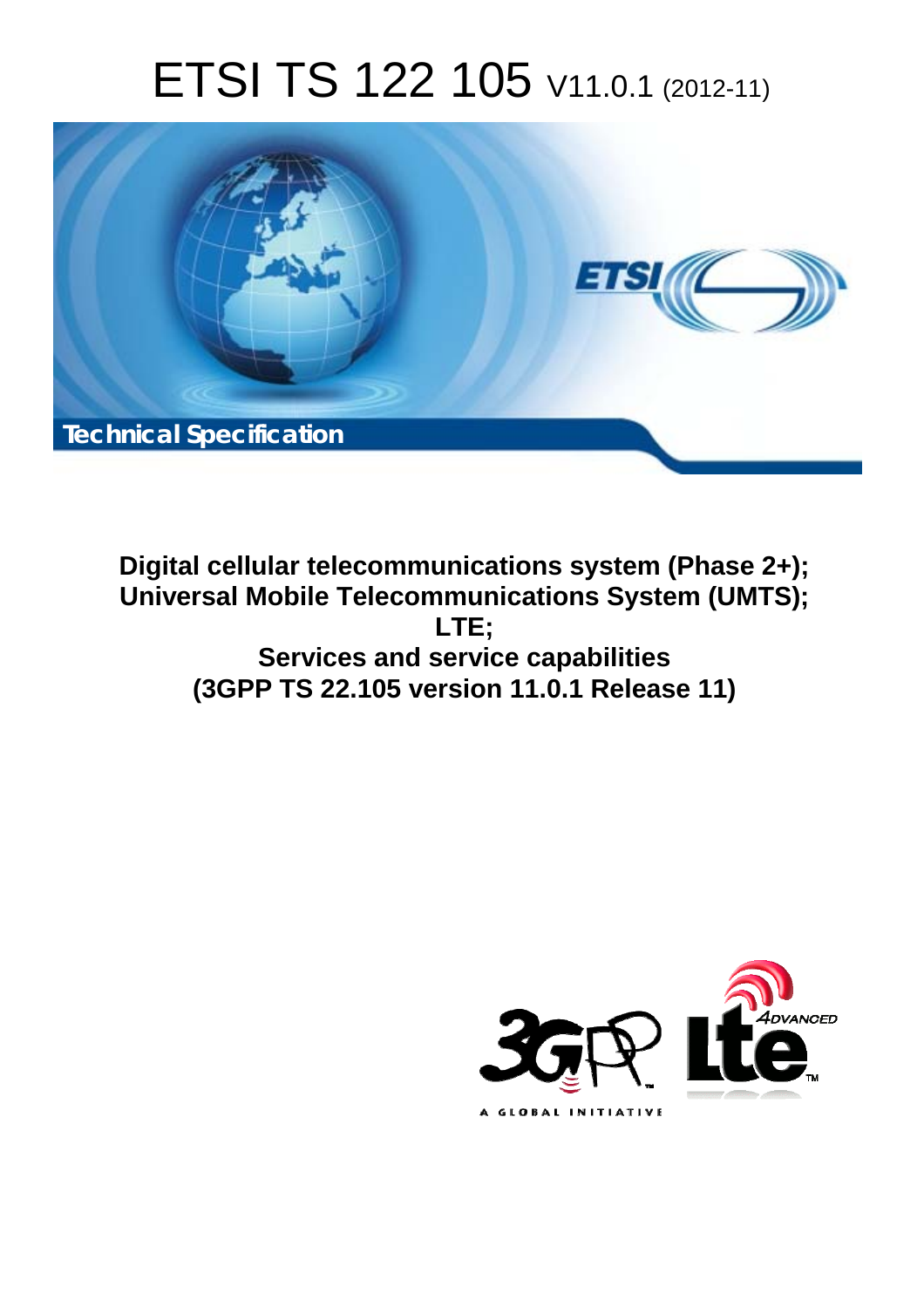Reference RTS/TSGS-0122105vb01

> Keywords GSM,LTE,UMTS

## *ETSI*

#### 650 Route des Lucioles F-06921 Sophia Antipolis Cedex - FRANCE

Tel.: +33 4 92 94 42 00 Fax: +33 4 93 65 47 16

Siret N° 348 623 562 00017 - NAF 742 C Association à but non lucratif enregistrée à la Sous-Préfecture de Grasse (06) N° 7803/88

## *Important notice*

Individual copies of the present document can be downloaded from: [http://www.etsi.org](http://www.etsi.org/)

The present document may be made available in more than one electronic version or in print. In any case of existing or perceived difference in contents between such versions, the reference version is the Portable Document Format (PDF). In case of dispute, the reference shall be the printing on ETSI printers of the PDF version kept on a specific network drive within ETSI Secretariat.

Users of the present document should be aware that the document may be subject to revision or change of status. Information on the current status of this and other ETSI documents is available at <http://portal.etsi.org/tb/status/status.asp>

If you find errors in the present document, please send your comment to one of the following services: [http://portal.etsi.org/chaircor/ETSI\\_support.asp](http://portal.etsi.org/chaircor/ETSI_support.asp)

## *Copyright Notification*

No part may be reproduced except as authorized by written permission. The copyright and the foregoing restriction extend to reproduction in all media.

> © European Telecommunications Standards Institute 2012. All rights reserved.

**DECT**TM, **PLUGTESTS**TM, **UMTS**TM and the ETSI logo are Trade Marks of ETSI registered for the benefit of its Members. **3GPP**TM and **LTE**™ are Trade Marks of ETSI registered for the benefit of its Members and of the 3GPP Organizational Partners.

**GSM**® and the GSM logo are Trade Marks registered and owned by the GSM Association.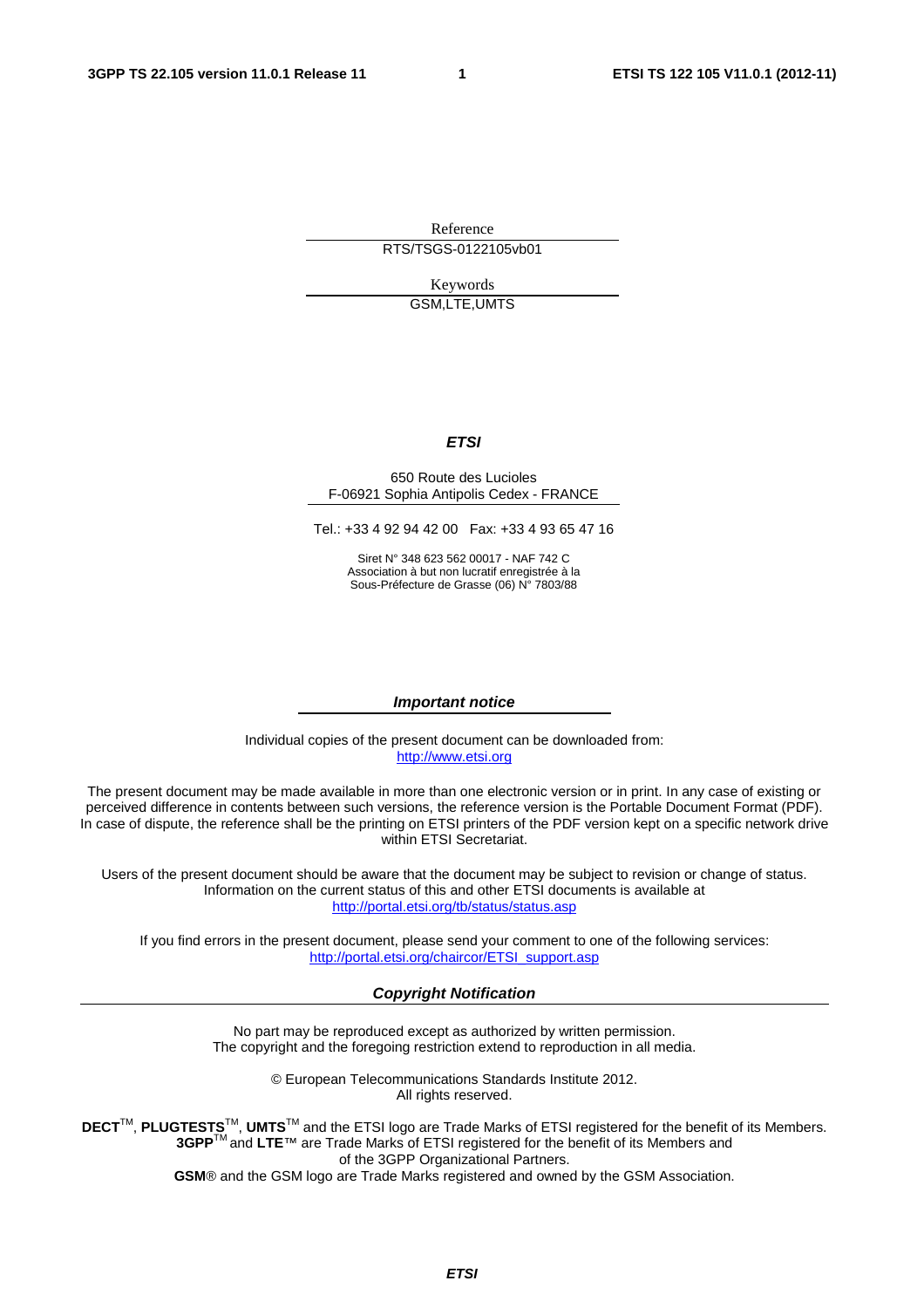# Intellectual Property Rights

IPRs essential or potentially essential to the present document may have been declared to ETSI. The information pertaining to these essential IPRs, if any, is publicly available for **ETSI members and non-members**, and can be found in ETSI SR 000 314: *"Intellectual Property Rights (IPRs); Essential, or potentially Essential, IPRs notified to ETSI in respect of ETSI standards"*, which is available from the ETSI Secretariat. Latest updates are available on the ETSI Web server [\(http://ipr.etsi.org](http://webapp.etsi.org/IPR/home.asp)).

Pursuant to the ETSI IPR Policy, no investigation, including IPR searches, has been carried out by ETSI. No guarantee can be given as to the existence of other IPRs not referenced in ETSI SR 000 314 (or the updates on the ETSI Web server) which are, or may be, or may become, essential to the present document.

# Foreword

This Technical Specification (TS) has been produced by ETSI 3rd Generation Partnership Project (3GPP).

The present document may refer to technical specifications or reports using their 3GPP identities, UMTS identities or GSM identities. These should be interpreted as being references to the corresponding ETSI deliverables.

The cross reference between GSM, UMTS, 3GPP and ETSI identities can be found under [http://webapp.etsi.org/key/queryform.asp.](http://webapp.etsi.org/key/queryform.asp)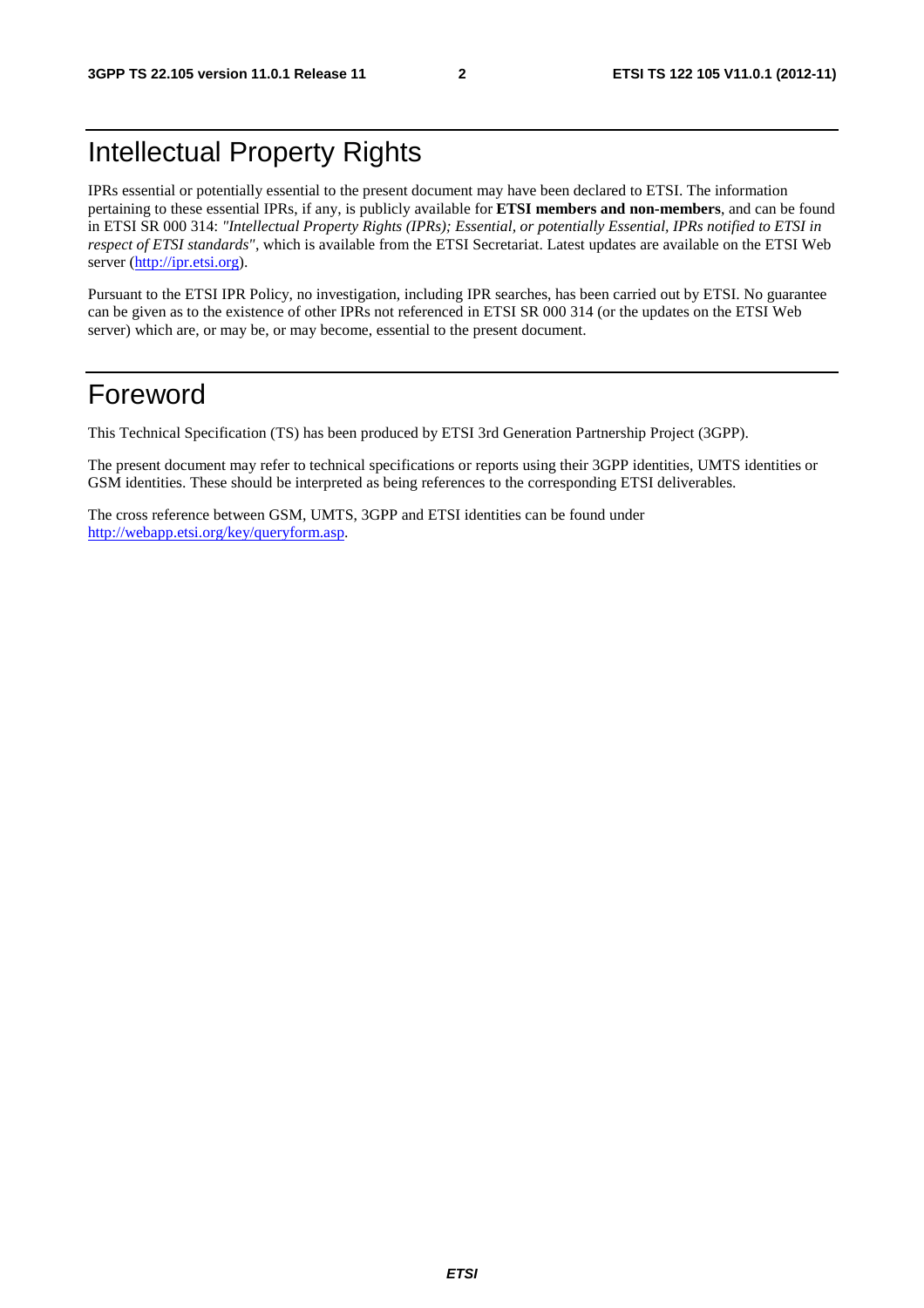$\mathbf{3}$ 

# Contents

| 1                                                                                          |  |
|--------------------------------------------------------------------------------------------|--|
| 2<br>2.1<br>2.2                                                                            |  |
| 3<br>3.1<br>3.2                                                                            |  |
| 4<br>4.1<br>4.2<br>4.2.1<br>4.2.2<br>4.3<br>4.4                                            |  |
| 5<br>5.1<br>5.2<br>5.2.1<br>5.2.2<br>5.3<br>5.4<br>5.5<br>5.6<br>5.7<br>5.8<br>5.9<br>5.10 |  |
| 6<br>6.1<br>6.2<br>6.3<br>6.4<br>6.4.1<br>6.4.2<br>6.4.3<br>6.4.4<br>6.5                   |  |
| 7                                                                                          |  |
| 8<br>8.1<br>8.2                                                                            |  |
| 9<br>9.1<br>9.2                                                                            |  |
| 10                                                                                         |  |
| 11                                                                                         |  |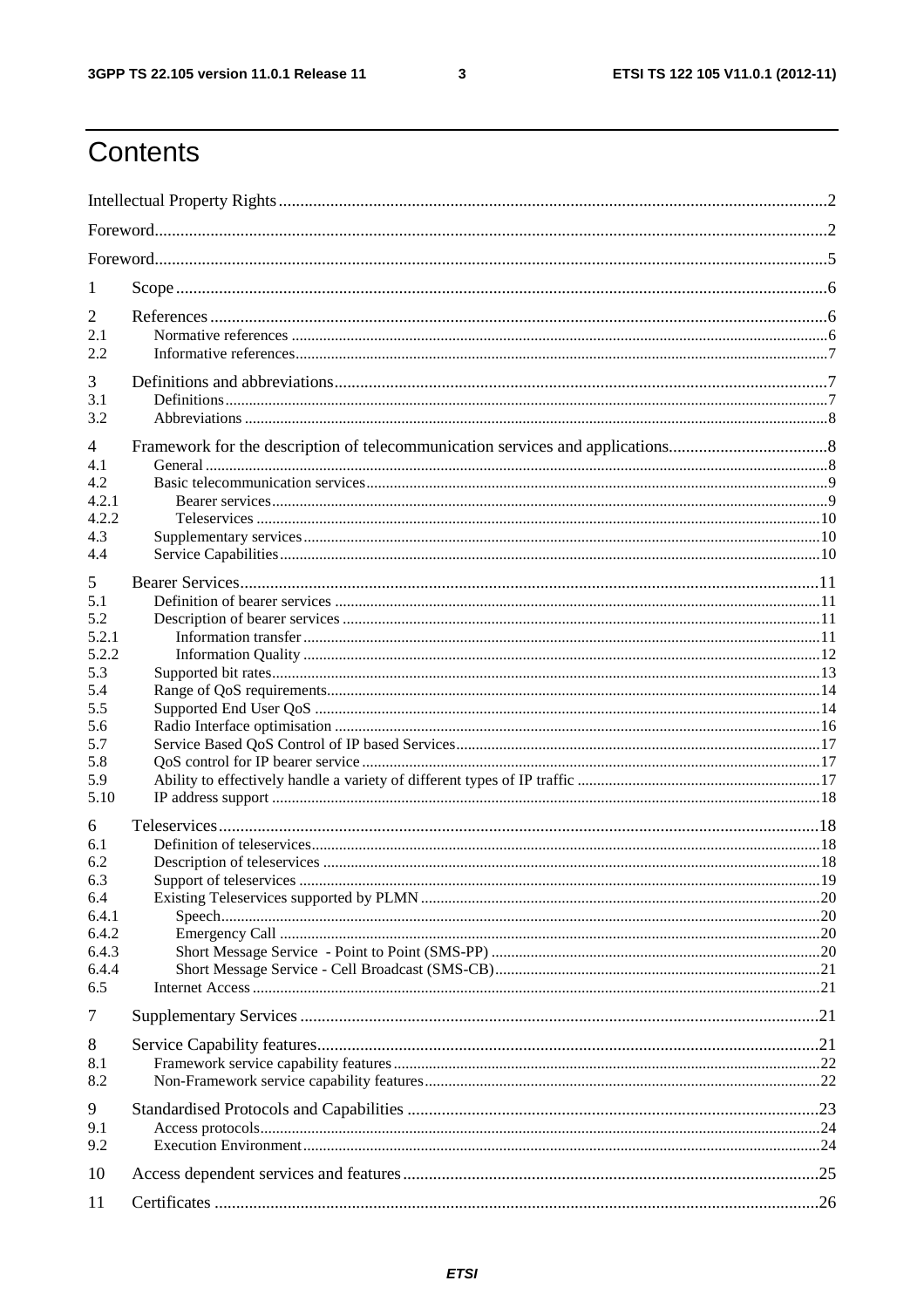|              | <b>Annex A (informative):</b>  | <b>Examples of services built from service capabilities features27</b> |  |
|--------------|--------------------------------|------------------------------------------------------------------------|--|
|              | <b>Annex B</b> (informative):  |                                                                        |  |
| B.1          |                                |                                                                        |  |
| B.2          |                                |                                                                        |  |
| B.2.1        |                                |                                                                        |  |
| B.2.2        |                                |                                                                        |  |
| B.2.3        |                                |                                                                        |  |
| <b>B.2.4</b> |                                |                                                                        |  |
| B.3          |                                |                                                                        |  |
|              | <b>Annex C</b> (informative) : |                                                                        |  |
|              |                                |                                                                        |  |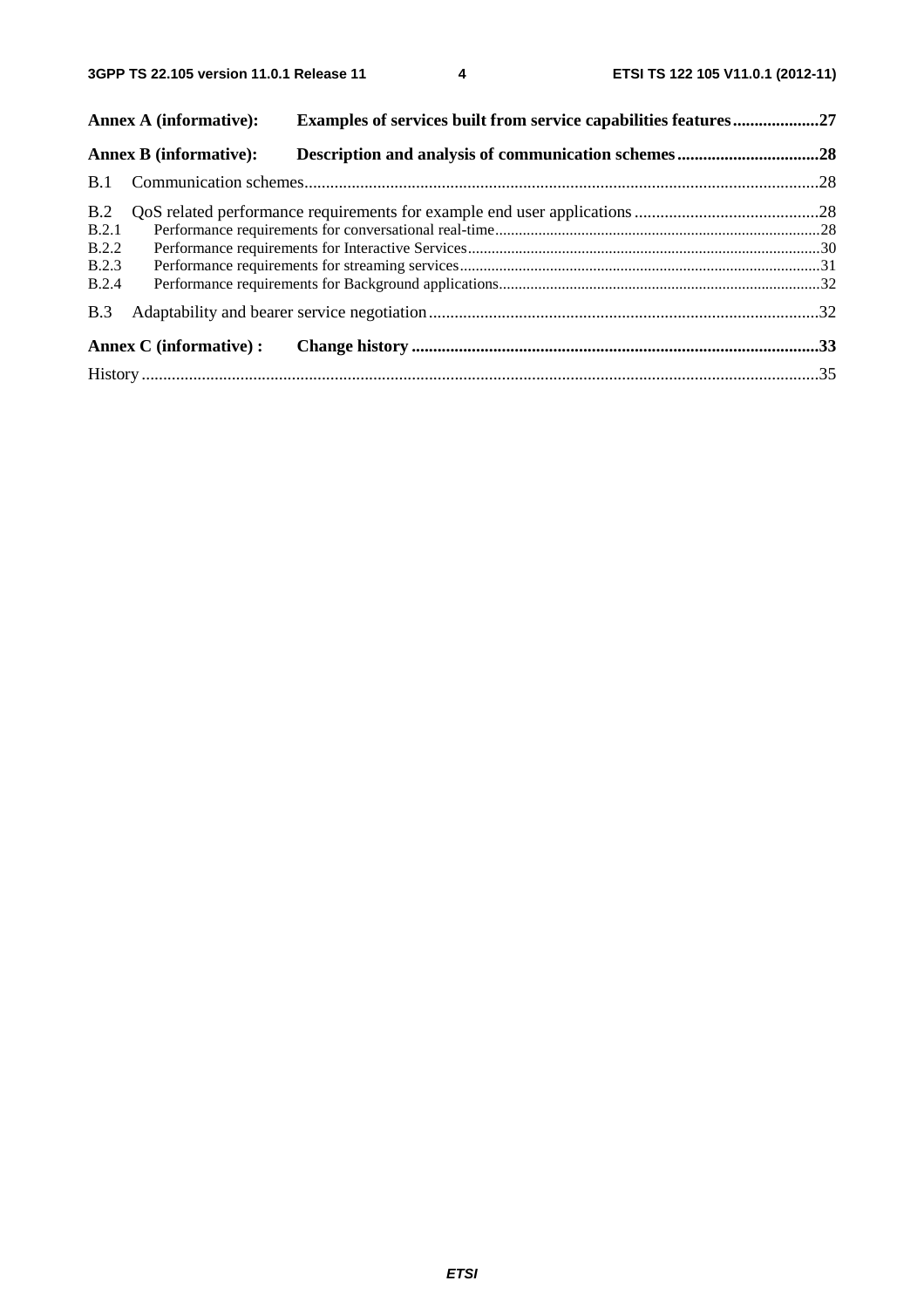# Foreword

This Technical Specification (TS) has been produced by ETSI 3rd Generation Partnership Project (3GPP).

The present document may refer to technical specifications or reports using their 3GPP identities, UMTS identities or GSM identities. These should be interpreted as being references to the corresponding ETSI deliverables.

The cross reference between GSM, UMTS, 3GPP and ETSI identities can be found under [http://webapp.etsi.org/key/queryform.asp.](http://webapp.etsi.org/key/queryform.asp)

The contents of the present document are subject to continuing work within the TSG and may change following formal TSG approval. Should the TSG modify the contents of this TS, it will be re-released by the TSG with an identifying change of release date and an increase in version number as follows:

Version x.y.z

where:

- x the first digit:
	- 1 presented to TSG for information;
	- 2 presented to TSG for approval;
	- 3 or greater indicates TSG approved document under change control.
- y the second digit is incremented for all changes of substance, i.e. technical enhancements, corrections, updates, etc.
- z the third digit is incremented when editorial only changes have been incorporated in the specification.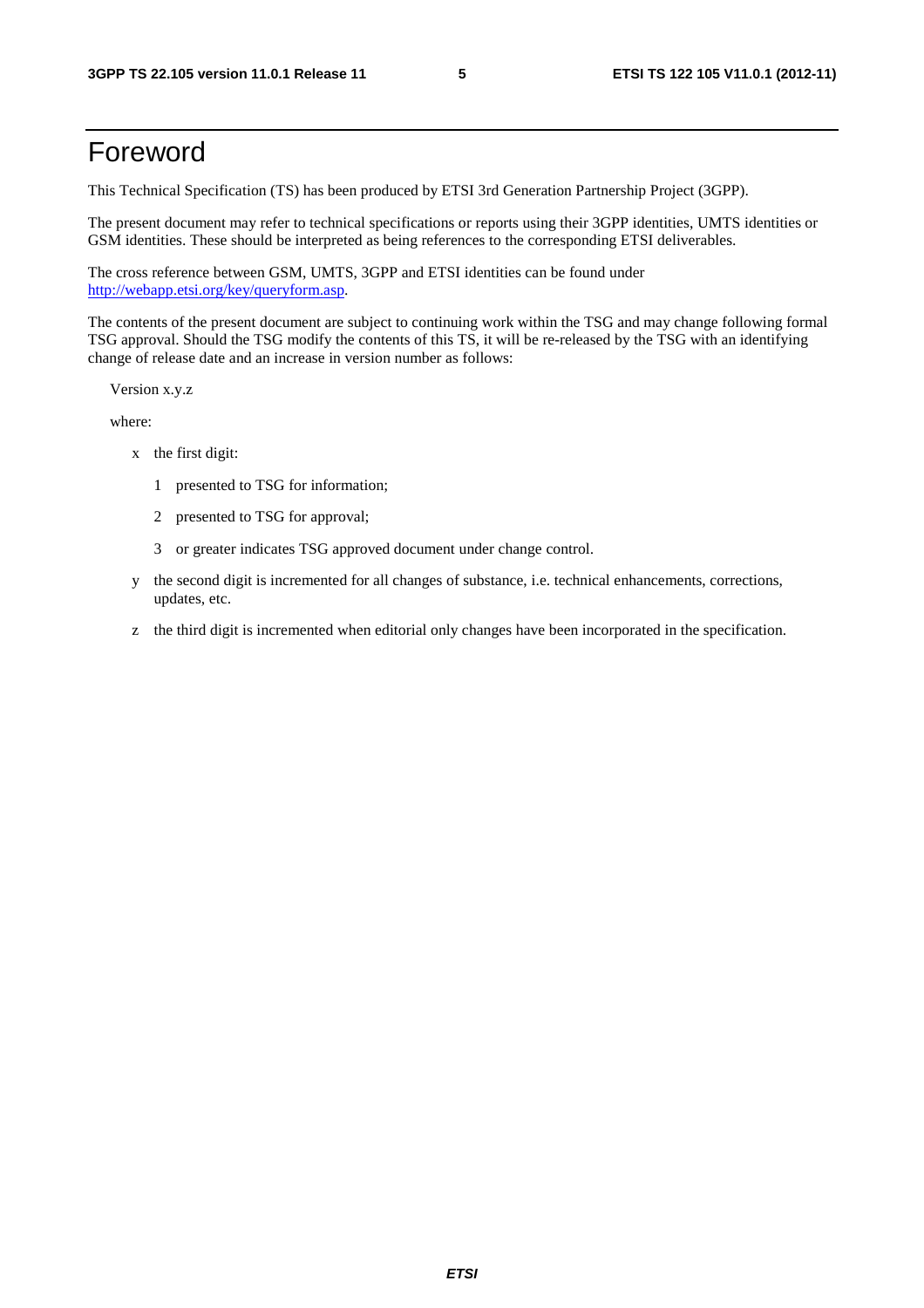# 1 Scope

Existing systems have largely standardised the complete sets of bearer services, teleservices and supplementary services which they provide. 3GPP specifications specify service capabilities rather than services, allowing service differentiation and system continuity. This Technical Specification (TS) describes how and what kind of services the user has access to.

# 2 References

The following documents contain provisions which, through reference in this text, constitute provisions of the present document.

- References are either specific (identified by date of publication, edition number, version number, etc.) or non-specific.
- For a specific reference, subsequent revisions do not apply.
- For a non-specific reference, the latest version applies. In the case of a reference to a 3GPP document (including a GSM document), a non-specific reference implicitly refers to the latest version of that document *in the same Release as the present document*.

## 2.1 Normative references

- [1] 3GPP TS 22.001: "Principles of circuit telecommunication services supported by a Public Land Mobile Network (PLMN)".
- [2] 3GPP TS 02.002: "Circuit Bearer services supported by a Public Land Mobile Network (PLMN)".
- [3] 3GPP TS 22.003: "Circuit Teleservices supported by a Public Land Mobile Network (PLMN)".
- [4] 3GPP TS 22.004: "General on supplementary services".
- [5] 3GPP TS 22.038: " SIM toolkit Stage 1".
- [6] 3GPP TS 22.057: "Mobile Execution Environment (MExE); Service description; Stage 1".
- [7] 3GPP TS 22.060: "General Packet Radio Service (GPRS) stage 1".
- [8] 3GPP TS 22.078: "Customised Applications for Mobile network Enhanced Logic (CAMEL); Service definition - Stage 1".
- [9] 3GPP TS 22.101: "Service principles".
- [10] Void
- [11] 3GPP TS 22.135: "Multicall, stage 1".
- [13] 3GPP TS 33.102: "3G Security, Security Architecture".
- [14] 3GPP TS 23.107: "QoS Concept and Architecture; Stage 2".
- [15] Open Mobile Alliance (OMA): OMA-RD-Parlay\_Service\_Access-V1\_0-20100427-A
- [16] 3GPP TS 22.340: "IP Multimedia System (IMS) messaging; Stage 1".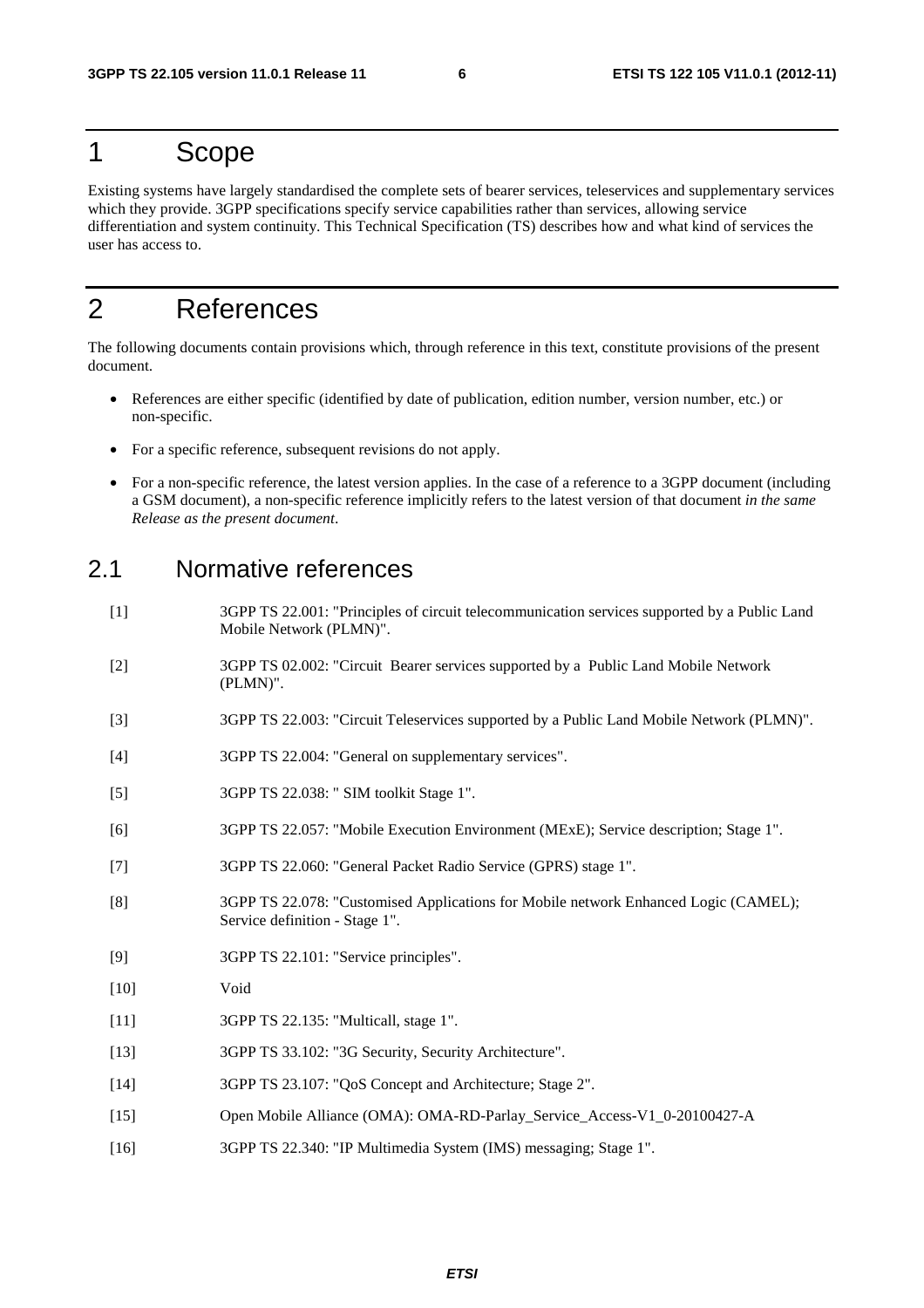## 2.2 Informative references

[12] ITU-T Recommendation F.700: "Framework recommendation for audio-visual/multimedia services".

# 3 Definitions and abbreviations

# 3.1 Definitions

For the purposes of this TS, the following definitions apply:

**Basic telecommunication service :** this term is used as a common reference to both bearer services and teleservices.

**Bearer service :** is a type of telecommunication service that provides the capability of transmission of signals between access points.

**Call :** a logical association between several users (this could be connection oriented or connection less).

**Connection :** is a communication channel between two or more end-points (e.g. terminal, server etc.).

**Mobile termination :** the mobile termination is the component of the user equipment which supports functions specific to management of the radio interface (Um).

**Multimedia service :** Multimedia services are services that handle several types of media. For some services, synchronisation between the media is necessary (e.g. synchronised audio and video). A multimedia service may involve multiple parties, multiple connections, and the addition or deletion of resources and users within a single call.

**Nomadic Operating Mode :** Mode of operation where the terminal is transportable but being operated while stationary and may in addition require user co-operation (e.g. close to open spaces, antenna setup...).

**Quality of Service :** the collective effect of service performances which determine the degree of satisfaction of a user of a service. It is characterised by the combined aspects of performance factors applicable to all services, such as;

service operability performance;

- service accessibility performance;
- service retention performance;
- service integrity performance; and
- other factors specific to each service.

**Service Capabilities:** Bearers defined by parameters, and/or mechanisms needed to realise services. These are within networks and under network control.

**Service Capability Feature:** Functionality offered by service capabilities that are accessible via the standardised application interface

**Services:** Services are made up of different service capability features.

**Supplementary service :** is a service which modifies or supplements a basic telecommunication service. Consequently, it cannot be offered to a user as a standalone service. It shall be offered together with or in association with a basic telecommunication service. The same supplementary service may be common to a number of basic telecommunication services.

**Teleservice;** is a type of telecommunication service that provides the complete capability, including terminal equipment functions, for communication between users according to standardised protocols and transmission capabilities established by agreement between operators.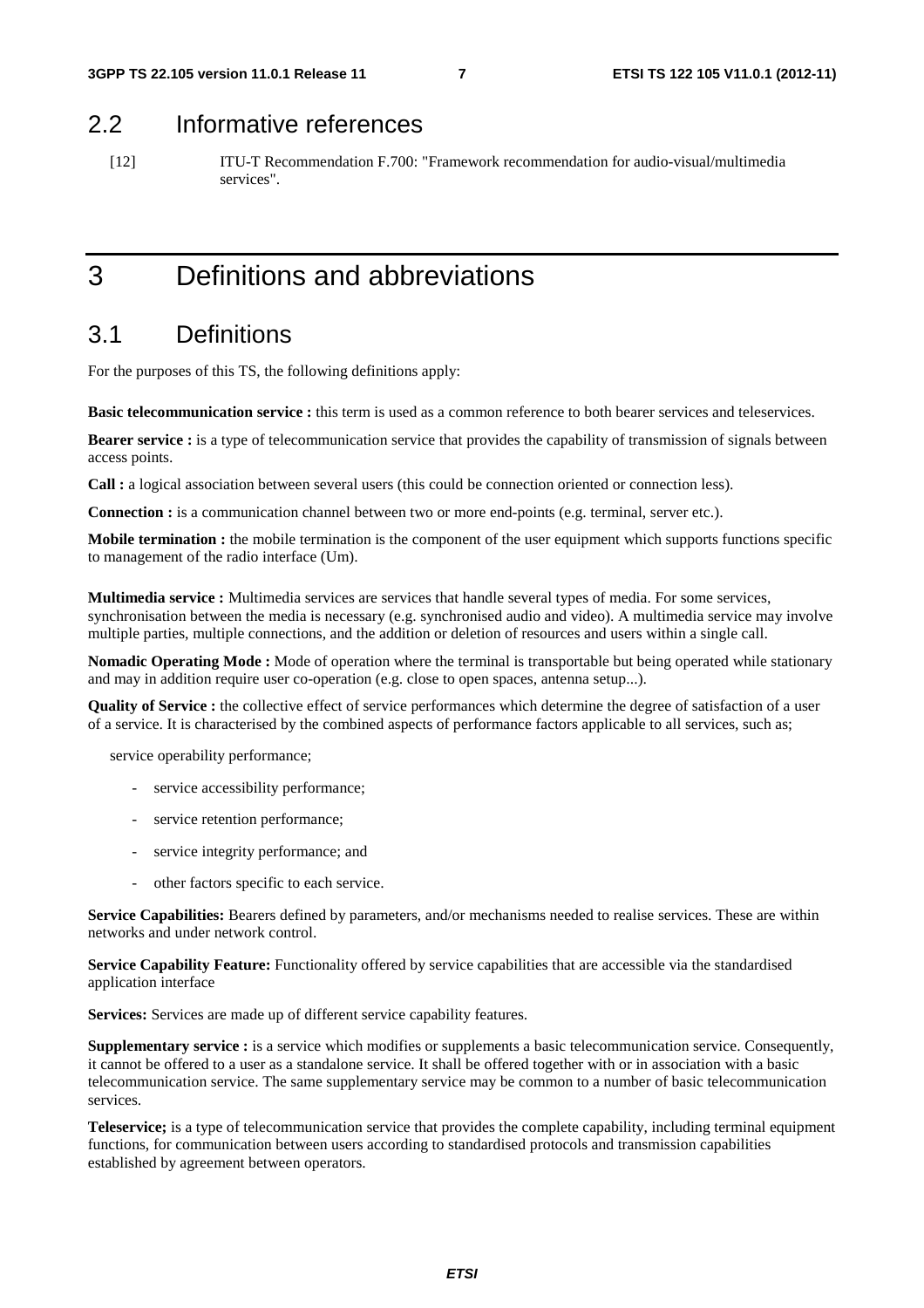## 3.2 Abbreviations

For the purposes of this TS, the following abbreviations apply;

| <b>BER</b>   | <b>Bit Error Rate</b>                                           |
|--------------|-----------------------------------------------------------------|
| <b>CAMEL</b> | <b>Customised Application for Mobile network Enhanced Logic</b> |
| <b>DTMF</b>  | Dual Tone Multiple Frequency                                    |
| TR           | <b>Technical Report</b>                                         |
| TS           | <b>Technical Specification</b>                                  |
| <b>ETSI</b>  | European Telecommunications Standards Institute                 |
| FAX          | Facsimile                                                       |
| <b>FER</b>   | Frame Erasure Rate                                              |
| <b>GSM</b>   | Global System for Mobile Communications                         |
| <b>GERAN</b> | GSM / EDGE Radio Access Network.                                |
| HE           | Home Environment                                                |
| <b>HSDPA</b> | High Speed Downlink Packet Access                               |
| IN           | <b>Intelligent Network</b>                                      |
| <b>ISDN</b>  | <b>Integrated Services Digital Network</b>                      |
| <b>ITU</b>   | <b>International Telecommunication Union</b>                    |
| LCS          | <b>Location Services</b>                                        |
| <b>MExE</b>  | <b>Mobile Execution Environment</b>                             |
| MMI          | Man Machine Interface                                           |
| MO           | Mobile Origination                                              |
| МT           | <b>Mobile Termination</b>                                       |
| PC           | Personal Computer                                               |
| <b>PIN</b>   | Personal Identity Number                                        |
| <b>PNP</b>   | Private Numbering Plan                                          |
| <b>POTS</b>  | Plain Old Telephony Service                                     |
| QoS          | Quality of Service                                              |
| <b>USIM</b>  | <b>User Service Identity Module</b>                             |
| <b>SMS</b>   | <b>Short Message Service</b>                                    |
| SAT          | <b>SIM Application Toolkit</b>                                  |
| SN           | <b>Serving Network</b>                                          |
| SoLSA        | Support of Localised Service Area                               |
| UE           | User Equipment                                                  |

# 4 Framework for the description of telecommunication services and applications

## 4.1 General

Telecommunication services defined by 3GPP specifications are the communication capabilities made available to users by home environment and serving network. A PLMN provides, in co-operation with other networks, a set of network capabilities which are defined by standardised protocols and functions and enable telecommunication services to be offered to users.

A service provision by a HE/SN to a user may cover the whole or only part of the means required to fully support the service.

The service classification and description which follow are independent of different possible arrangements for the ownership and provision to the user of the means required to support a service.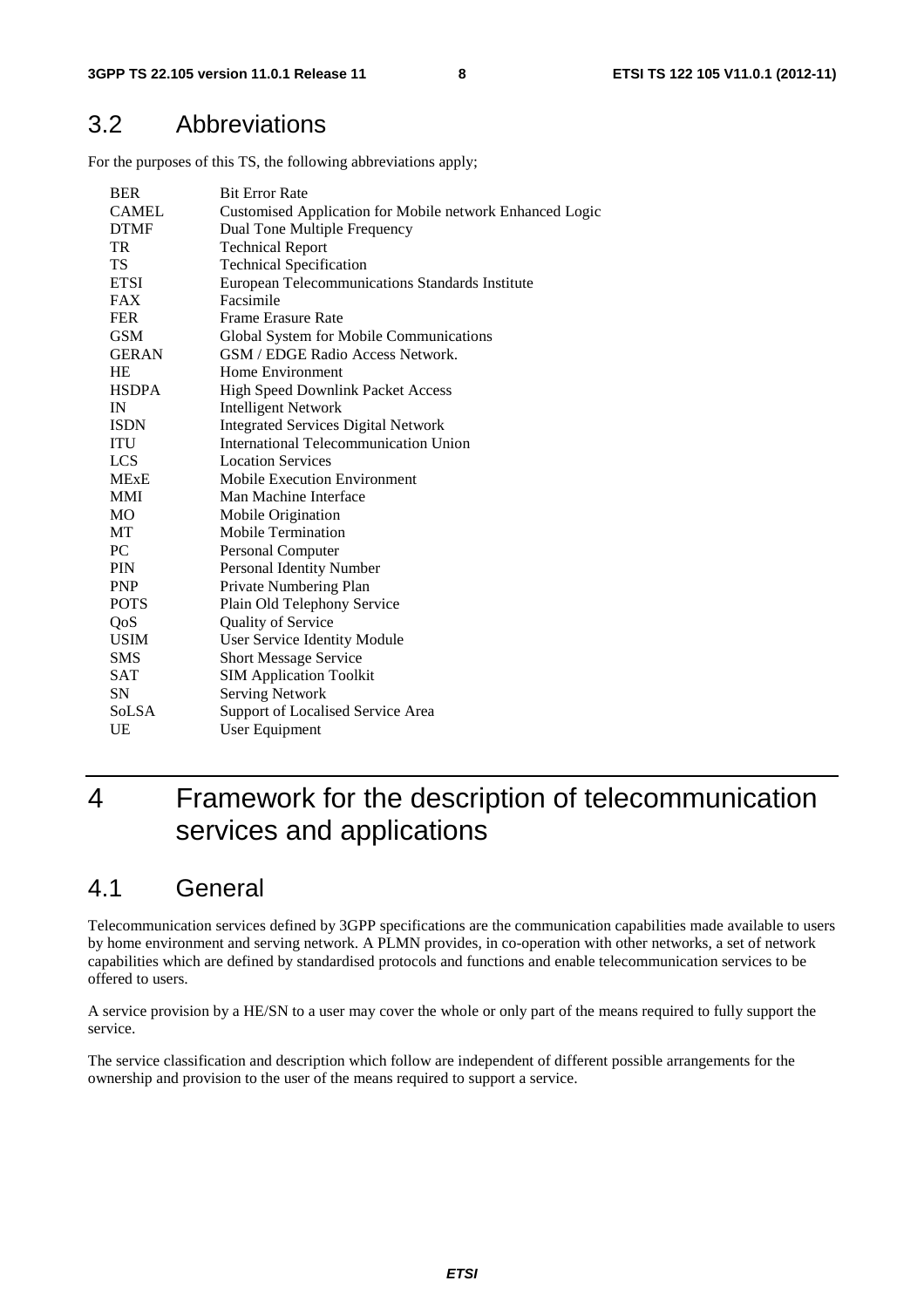## 4.2 Basic telecommunication services

Basic telecommunication services are divided in two broad categories;

- bearer services, which are telecommunication services providing the capability of transmission of signals between access points;
- teleservices, which are telecommunication services providing the complete capability, including terminal equipment functions, for communication between users according to protocols established by agreement between network operators.

The communication link between the access points may consist of PLMN, one or more transit networks and a terminating network. The networks between the two access points typically use different means for bearer control.

Figure 1 illustrates these definitions.



UE: User Equipment MT: Mobile Termination TE: Terminal Equipment TAF: Teminal Adaption Function

NOTE 1: In order to limit the complexity of the figure, only one transit network is shown.

NOTE 2: The terminating network type may include a PLMN, either the originating one or another one.

NOTE 3: The bearer service terminates in the user equipment.

NOTE 4: The terminating network may be another network such as: PSTN, ISDN, IP networks/LANs and X.25

## **Figure 1: Basic telecommunication services supported by a PLMN**

## 4.2.1 Bearer services

The characterisation of a bearer service is made by using a set of characteristics that distinguishes it from other bearer services. Particular values are assigned to each characteristic when a given bearer service is described and defined.

The service characteristics as they apply at a given reference point where the user accesses the bearer service.

In the general case networks between the two access points use different control mechanisms. In this case the bearer services of each network throughout the communication link have to be translated at the network interfaces to realize an end to end bearer service.

A list of definitions of attributes and values used for bearer services is contained in clause 5.

The bearer services are negotiable and can be used flexibly by applications.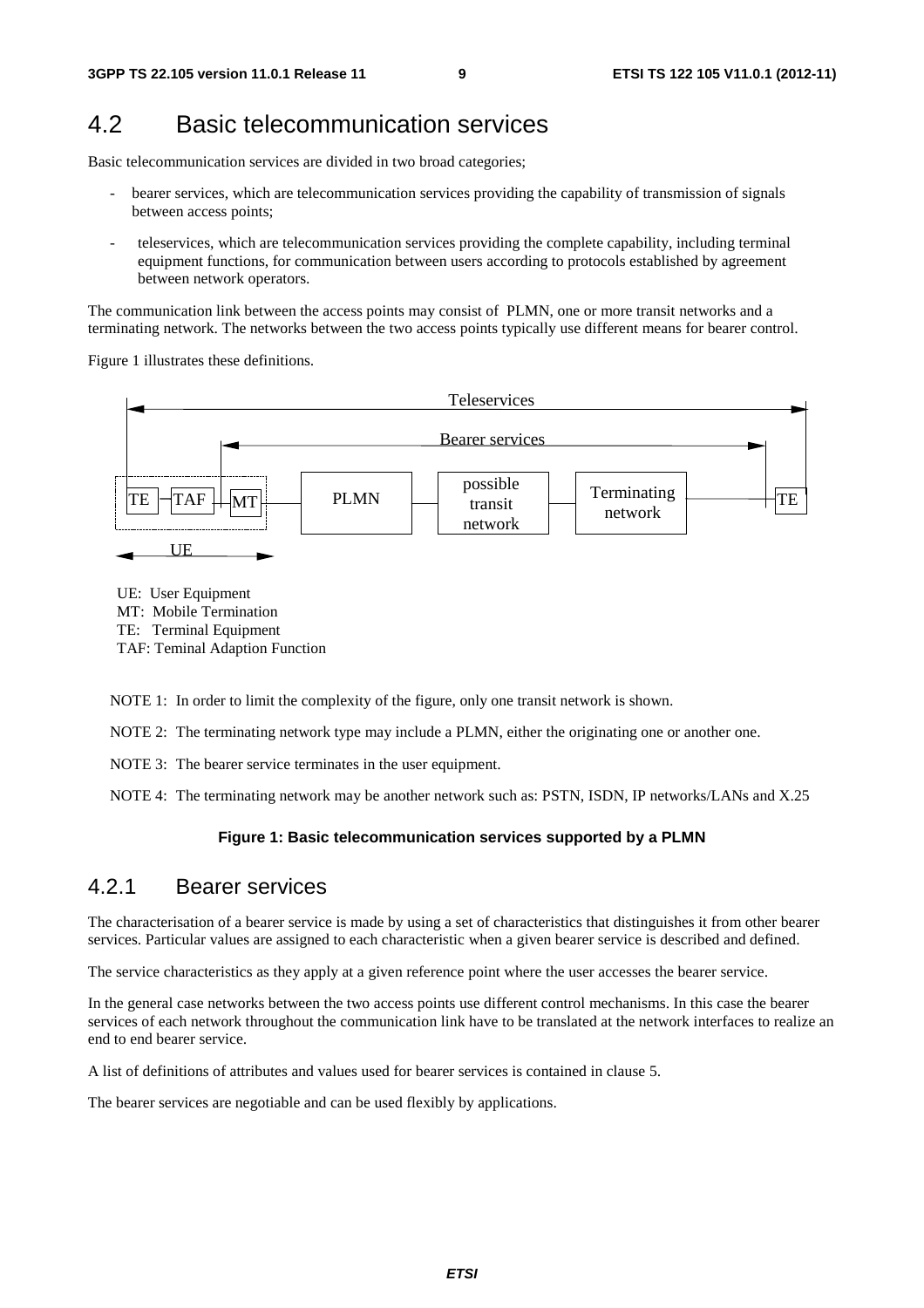# 4.2.2 Teleservices

Section 6 defines both standardised and non-standardised teleservices. Some teleservices are standardised because that interworking with other systems have been recognised as a requirement. Other teleservices will not be standardised. A decoupling between lower layer (i.e. bearer attributes) and higher layer capabilities will be necessary for the development of teleservices.

# 4.3 Supplementary services

A supplementary service modifies or supplements a basic telecommunication service. Consequently, it cannot be offered to a user as a stand alone service. It shall be offered together or in association with a basic telecommunication service. The same supplementary service may be applicable to a number of basic telecommunication services.

Two methods are used for the characterisation of supplementary services;

- The first method is used for the description of existing standardised supplementary services. These services are specified through the detailing of each of the operations involved in service provision and service usage (the provision/withdrawal, registration/erasure, activation/deactivation, invocation and interrogation operations). Clause 7 lists these services.
- The second method enables the provision of HE/SN specific supplementary services. To make this possible, services can be built using service capability features which are accessed via the standardised application interface.

A PLMN shall be able to handle multiple supplementary services within a call. Interactions shall be handled when several supplementary services are activated in the same call.. When multiple supplementary services can be activated concurrently, some prioritisation of the services will be necessary. Certain services may override or deactivate other services.

Interactions between operator specific supplementary services are not defined.

The following issues need consideration when interactions between services occur;

- Different phases of a call.
- A service spanning on more than one network.
- Service interactions that may occur between services offered to a single user, as well as between services offered to different interacting users.
- NOTE: The methods defined for characterisation of services are description methods. They do not imply or restrict different implementations.

# 4.4 Service Capabilities

Service capabilities are based on functionality and mechanisms/toolkits such as provided by SAT [5], MExE [6], IN and CAMEL [8]. These service capabilities can be made visible to the applications through an application interface. See clause 8 for service capability features.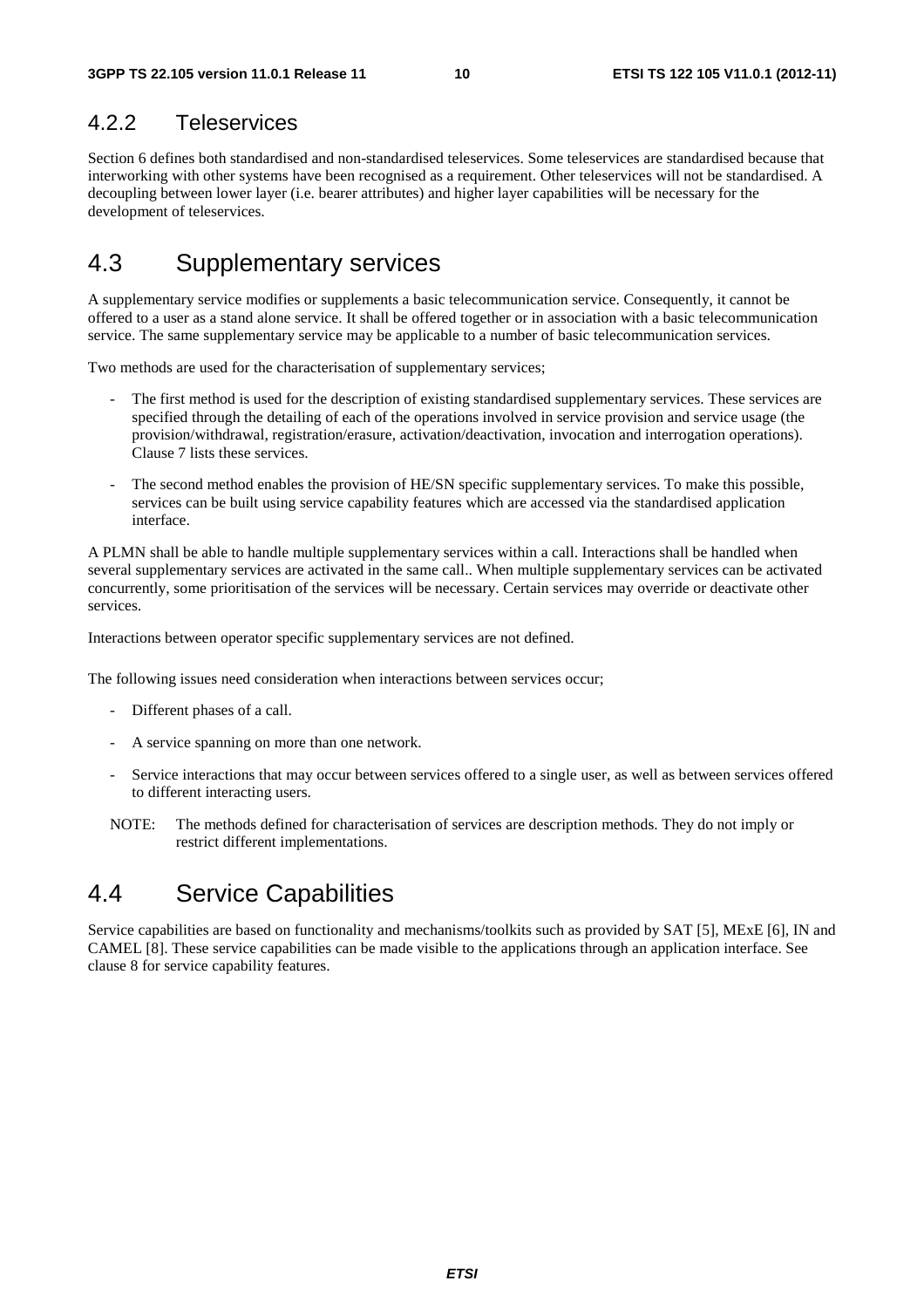# 5 Bearer Services

# 5.1 Definition of bearer services

Bearer services provide the capability for information transfer between access points and involve only low layer functions. These functions are sometimes referred as low layer capabilities (in reference to OSI layers). The user may choose any set of high layer protocols for his communication and the PLMN does not ascertain compatibility at these layers between users.

In the general case a communication link between access points provides a general service for information transport. The communication link may span over different networks such as Internet, Intranets, LANs and ATM based transit networks, having network specific means for bearer control. Each network contributes to the end-to-end QoS perceived by the end-user.

PS and CS domains provide a specific set of bearer capabilities. The Circuit bearer services are described in 22.002 [2]. The packet services (GPRS) is described in 3GPP TS 22.060 [7]. Following chapters describe the overall requirements for both the CS and PS domain bearers and also for the bearers used by teleservices.

# 5.2 Description of bearer services

Bearer services are characterised by a set of end-to-end characteristics with requirements on QoS. The characteristics and requirements shall cover major network scenarios, i.e. the cases when the terminating network is PSTN, ISDN, IP networks/LANs, X.25 and a PLMN.

Quality of Service is the quality of a requested service (Teleservice or Bearer Service or any other service, e.g. customer care) as perceived by the customer (ITU-T M.xxxx). QoS is always meant end-to-end. Network Performance of several network elements of the originating and terminating network(s) contribute to the QoS as perceived by the customer including terminals and terminal attachments. In order to offer the customer a certain QoS the serving network need to take into account network performance components of their network, reflect the performance of the terminal and ad sufficient margin for the terminating networks in case network performance requirements cannot be negotiated.

As far as the QoS to the subscriber is concerned network elements have to provide sufficient performance (reflecting possible performance constraints in terminating networks) so that the PLMN cannot be considered as a bottleneck.

This section outlines the requirements on bearer services in two main groups;

- Requirements on information transfer, which characterise the networks transfer capabilities for transferring user data between two or more access points.
- Information quality characteristics, which describe the quality of the user information transferred between two or more access points.

It shall be possible to negotiate / re negotiate the characteristics of a bearer service at session / connection establishment and during an on going session / connection.

It shall be possible to allocate a particular QoS to any specific service of the user. The association between services and QoS can be handled either network based or UE based. In the case of a UE based association it shall be possible to be programmed by the Home Environment operator into the ME or the USIM. If the association exists in the UE the specific QoS for the invoked service shall be requested at session / connection establishment.

## 5.2.1 Information transfer

**Connection oriented / connectionless services** 

Both Connection oriented and connectionless services shall be supported.

**Traffic type:** It is required that the bearer service provides one of the following: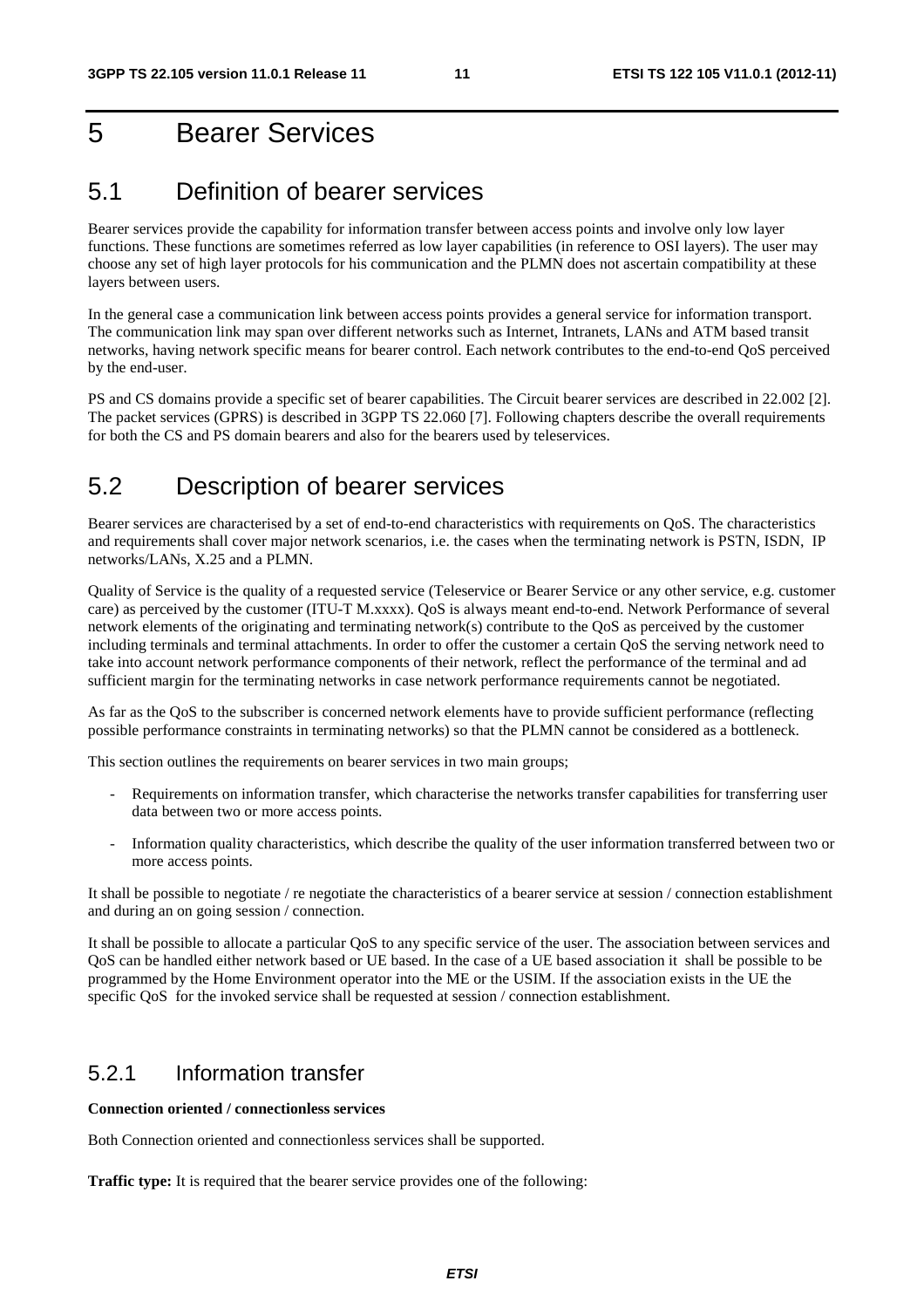- guaranteed/constant bit rate,
- non-guaranteed/dynamically variable bit rate, and
- real time dynamically variable bit rate with a minimum guaranteed bit rate...

Real time and non real time applications shall be supported.

- Real time video, audio and speech shall be supported. This implies the:
- ability to provide a real time stream of guaranteed bit rate, end to end delay and delay variation.
- ability to provide a real time conversational service of guaranteed bit rate, end to end delay and delay variation.
- Non real time interactive and file transfer service shall be supported. This implies the:
- ability to support message transport with differentiation as regards QoS between different users.
- Multimedia applications shall be supported. This implies the:
- ability to support several user flows to/from one user having different traffic types (e.g. real time, non real time)

## **Traffic characteristics**

It shall be possible for an application to specify its traffic requirements to the network by requesting a bearer service with one of the following configurations

- 1) Point-to-Point
	- Uni-Directional
	- Bi-Directional
		- Symmetric
		- Asymmetric
- 2) Uni-Directional Point-to-Multipoint
	- Multicast
	- **Broadcast**

A multicast topology is one in which sink parties are specified before the connection is established, or by subsequent operations to add or remove parties from the connection. The source of the connection shall always be aware of all parties to which the connection travels.

A broadcast topology is one in which the sink parties are not always known to the source. The connection to individual sink parties is not under the control of the source, but is by request of each sink party.

NOTE: Point-to-multipoint services are not supported by release 99 specifications.

In the case of a mobile termination with several active bearer services simultaneously, it shall be possible for each bearer service to have independent configurations and source/sink parties.

## 5.2.2 Information Quality

Information quality a characterises the bit integrity and delay requirements of the applications.

Other parameters may be needed.

## **Maximum transfer delay**

 Transfer delay is the time between the request to transfer the information at one access point to its delivery at the other access point. In clause 5.5 requirements on maximum transfer delay is defined.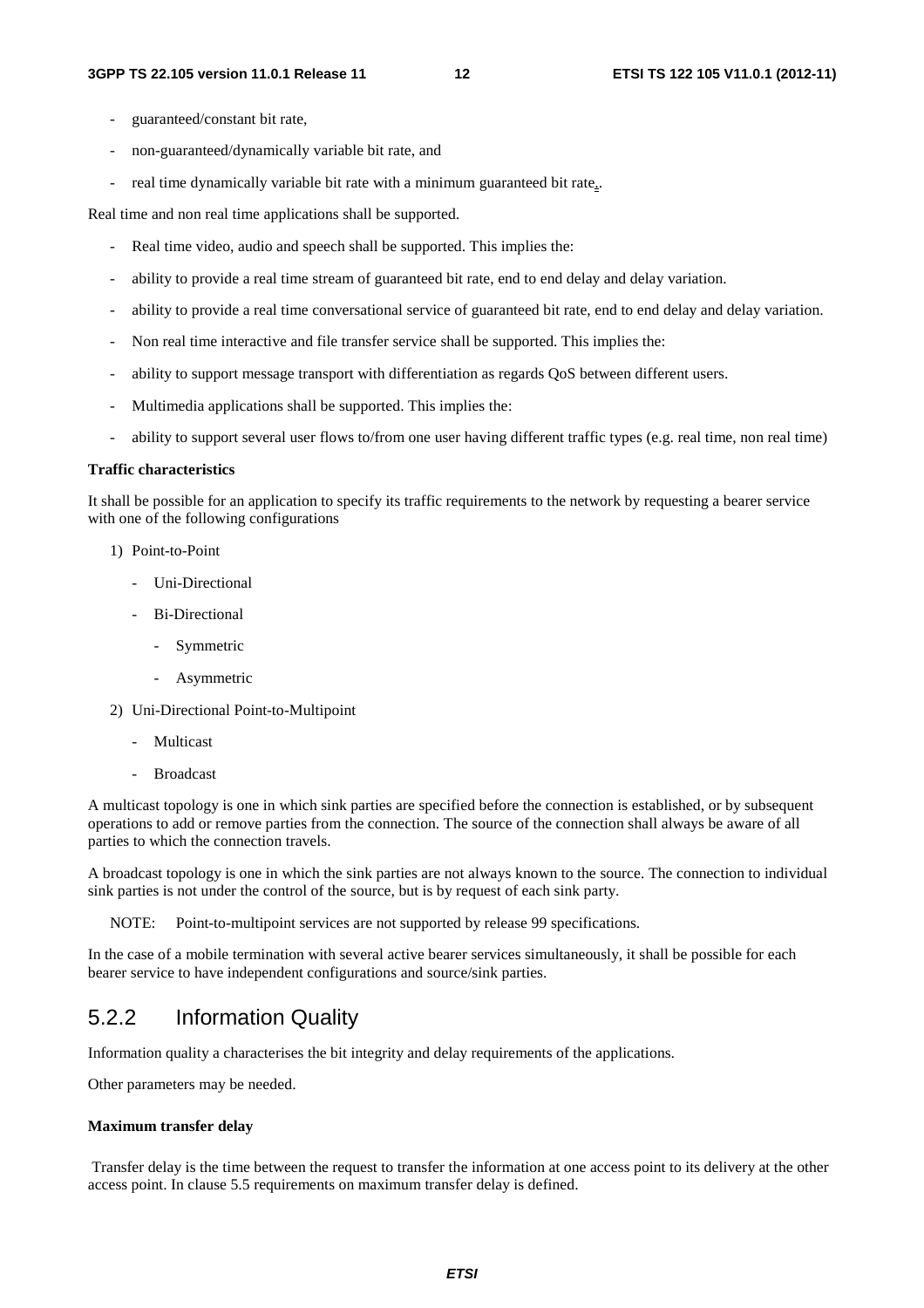### **Delay variation**

The delay variation of the information received information over the bearer has to be controlled to support real-time services. The possible values for delay variation are not a limited set, but a continuous range of values.

## **Bit error ratio**

The ratio between incorrect and total transferred information bits. The possible values for Bit error ratio are not a limited set, but a continuous range of values.

## **Data rate**

The data rate is the amount of data transferred between the two access points in a given period of time.

## 5.3 Supported bit rates

It shall be possible for one application to specify its traffic requirements to the network by requesting a bearer service with any of the specified traffic type, traffic characteristics, maximum transfer delay, delay variation, bit error ratios & data rates. It shall be possible for the network to satisfy these requirements without wasting resources on the radio and network interfaces due to granularity limitations in bit rates.

It shall be possible for one mobile termination to have several active bearer services simultaneously, each of which could be connection oriented or connectionless.

The only limiting factor for satisfying application requirements shall be the cumulative bit rate per mobile termination at a given instant (i.e. when summing the bit rates of one mobile termination's simultaneous connection oriented and connectionless traffic, irrespective of the traffic being real time or non real time) in each radio environment:

- At least 144 kbits/s in satellite radio environment (Note 1).
- At least 144 kbits/s in rural outdoor radio environment.
- At least 384 kbits/s in urban/suburban outdoor radio environments.
- Greater than 2 Mbits/s in urban/suburban outdoor radio environments (Note 2 and 3).
- At least 2048 kbits/s in indoor/low range outdoor radio environment. (Note 2)
- Greater than 2 Mbits/s in indoor/low range outdoor radio environment (Note 2 and 3).

NOTE 1: This Peak Bit Rate may only be achieved in a nomadic operating mode.

NOTE 2: Not supported by GERAN.

NOTE 3: Peak instantaneous rate for UTRAN supporting HSDPA.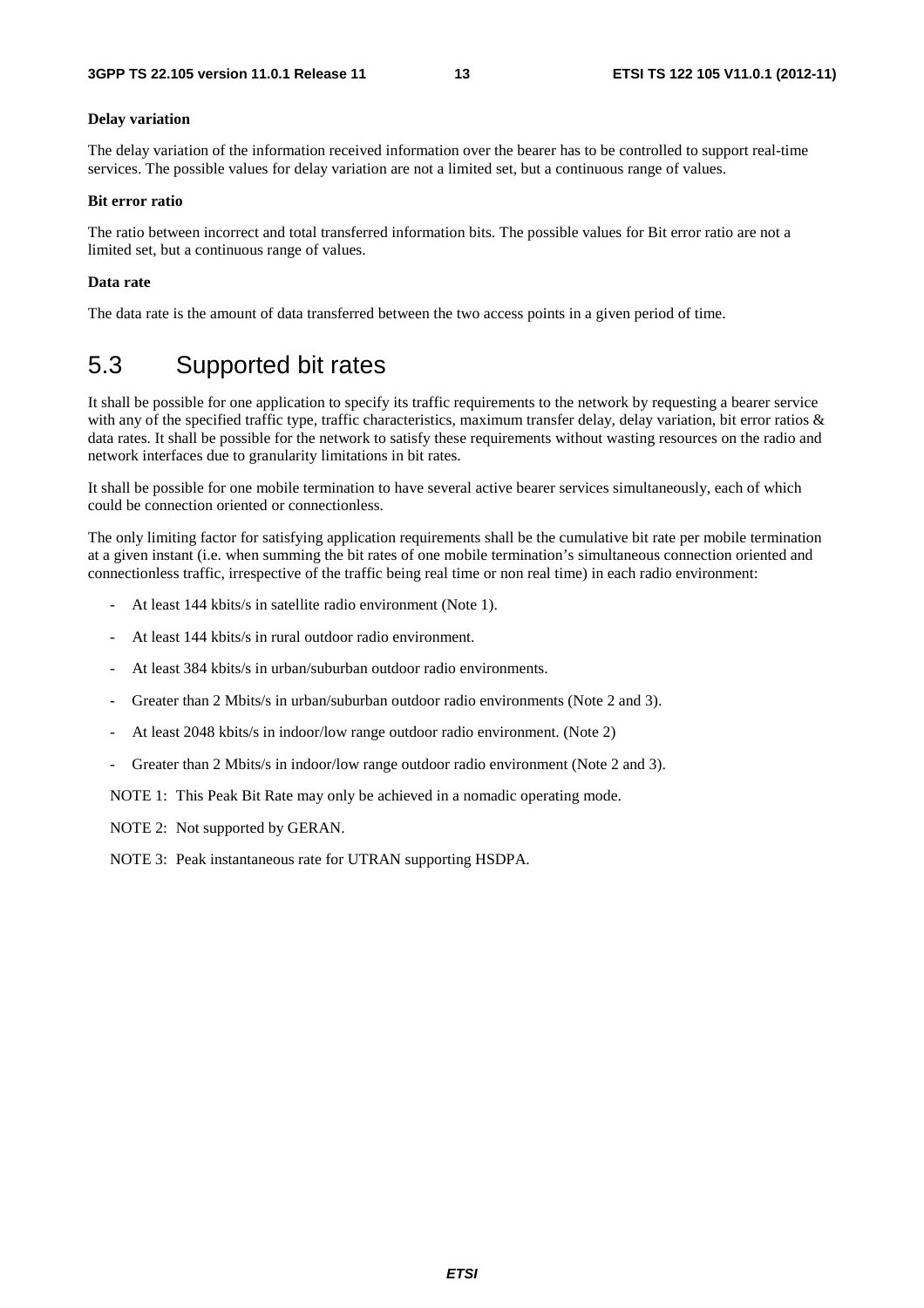# 5.4 Range of QoS requirements

It shall be possible for one application to specify its QoS requirements to the network by requesting a bearer service with any of the specified traffic type, traffic characteristics maximum transfer delay, delay variation, bit error ratios & data rates.

The following table indicates the range of values that shall be supported. These requirements are valid for both connection and connectionless traffic. It shall be possible for the network to satisfy these requirements without wasting resources on the radio and network interfaces due to granularity limitations in QoS.

|                                                                                                                                                                                                                                                                             | <b>Real Time (Constant Delay)</b>                 | Non Real Time (Variable Delay)                                        |  |  |  |  |  |  |
|-----------------------------------------------------------------------------------------------------------------------------------------------------------------------------------------------------------------------------------------------------------------------------|---------------------------------------------------|-----------------------------------------------------------------------|--|--|--|--|--|--|
| <b>Operating</b><br>environment                                                                                                                                                                                                                                             | <b>BER/Max Transfer Delay</b>                     | <b>BER/Max Transfer Delay</b>                                         |  |  |  |  |  |  |
| Satellite<br>l(Terminal                                                                                                                                                                                                                                                     | Max Transfer Delay less than 400 ms               | Max Transfer Delay 1200 ms or more<br>(Note 2)                        |  |  |  |  |  |  |
| relative speed to BER 10-3 - 10-7<br>ground up to                                                                                                                                                                                                                           | (Note 1)                                          | $BER = 10-5$ to 10-8                                                  |  |  |  |  |  |  |
| 1000 km/h for<br>plane)                                                                                                                                                                                                                                                     |                                                   |                                                                       |  |  |  |  |  |  |
| Rural outdoor<br>l(Terminal                                                                                                                                                                                                                                                 | Max Transfer Delay 20 - 300 ms                    | Max Transfer Delay 150 ms or more<br>(Note 2)                         |  |  |  |  |  |  |
| relative speed to BER 10-3 - 10-7<br>ground up to 500 (Note 1)<br>km/h) (Note 3)                                                                                                                                                                                            |                                                   | $BER = 10-5$ to 10-8                                                  |  |  |  |  |  |  |
| outdoor                                                                                                                                                                                                                                                                     | Urban/ Suburban Max Transfer Delay 20 - 300 ms    | Max Transfer Delay 150 ms or more<br>(Note 2)                         |  |  |  |  |  |  |
| l(Terminal<br>relative speed to (Note 1)<br>ground up to 120<br>km/h)                                                                                                                                                                                                       | BER 10-3 - 10-7                                   | $BER = 10-5$ to 10-8                                                  |  |  |  |  |  |  |
| Indoor/Low<br>range outdoor<br>(Terminal<br>relative speed to (Note 1)<br>ground up to 10                                                                                                                                                                                   | Max Transfer Delay 20 - 300 ms<br>BER 10-3 - 10-7 | Max Transfer Delay 150 ms or more<br>(Note 2)<br>$BER = 10-5$ to 10-8 |  |  |  |  |  |  |
| km/h)<br>NOTE 1: There is likely to be a compromise between BER and delay.<br>NOTE 2: The Max Transfer Delay should be here regarded as the target value for 95% of the data.<br>NOTE 3:                                                                                    |                                                   |                                                                       |  |  |  |  |  |  |
| The value of 500 km/h as the maximum speed to be supported in the rural outdoor environment<br>was selected in order to provide service on high speed vehicles (e.g. trains). This is not meant<br>to be the typical value for this environment (250 km/h is more typical). |                                                   |                                                                       |  |  |  |  |  |  |

# 5.5 Supported End User QoS

This section outlines the QoS requirements that shall be provided to the end user / applications and describes them as requirements between communicating entities (i.e. end to end). The QoS values in the tables represent end to end performance, including mobile to mobile calls and satellite components. Delay values represent one -way delay (i.e. from originating entity to terminating entity). The values included in the following tables are commonly accepted values from an end-user viewpoint [12]. The delay contribution within the mobile network should be kept to minimum since there may be additional delay contributions from external networks.

Figure 2 below summarises the major groups of application in terms of QoS requirements. Applications and new applications may be applicable to one more groups. However, there is no strict one-to-one mapping between the groups of application/service defined in this TS and the traffic classes as defined in TS 23.107 [14]. For instance, an Interactive application/service can very well use a bearer of the Conversational traffic class if the application/service or the user has tight requirements on delay.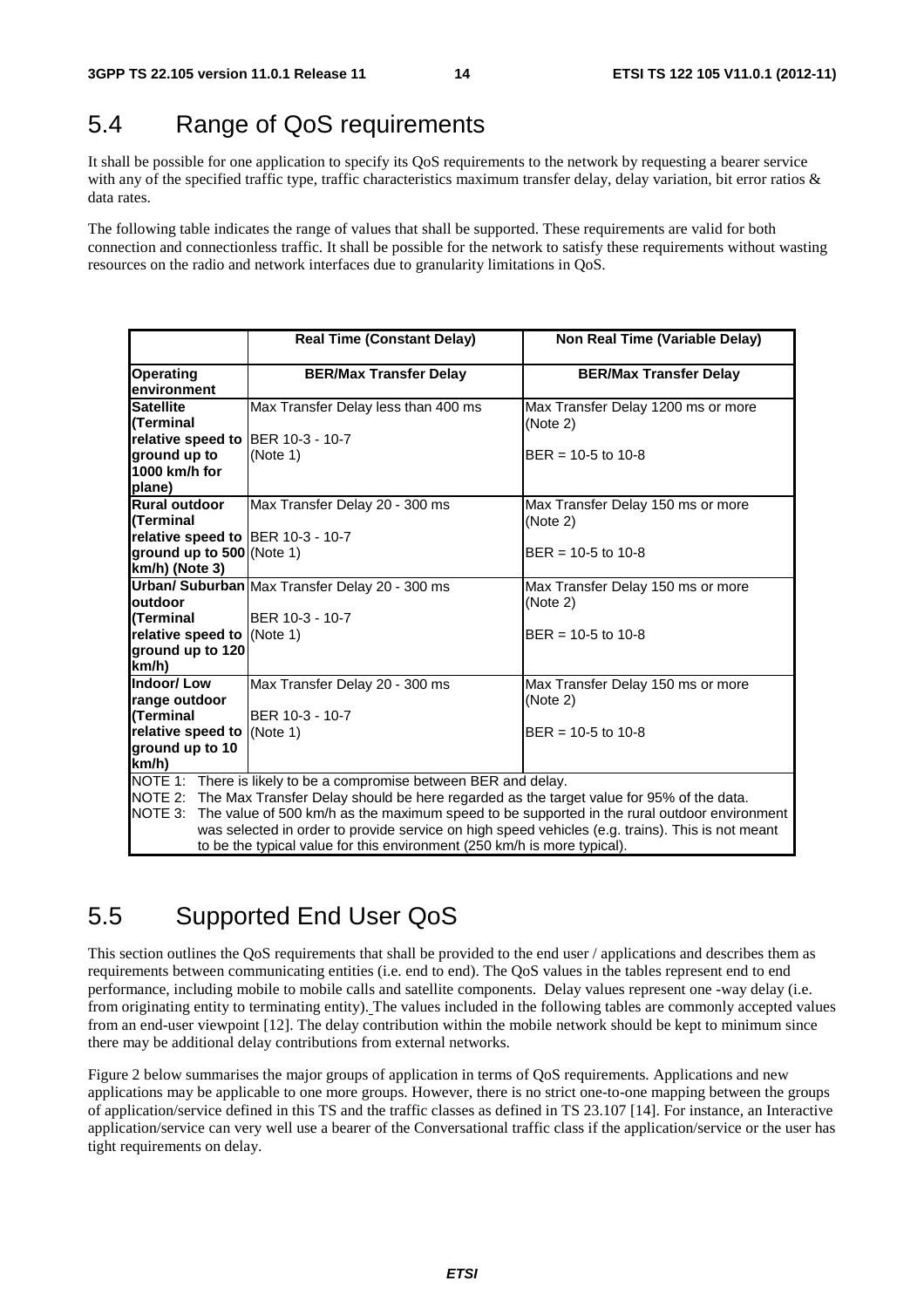| Error<br>tolerant | Conversational<br>voice and video | Voice messaging      | Streaming audio<br>and video | Fax             |
|-------------------|-----------------------------------|----------------------|------------------------------|-----------------|
| Error             | Telnet,                           | E-commerce,          | FTP, still image,            | E-mail arrival  |
| intolerant        | interactive games                 | WWW browsing,        | paging                       | notification    |
|                   | Conversational                    | Interactive          | Streaming                    | Background      |
|                   | (delay <<1 sec)                   | (delay approx 1 sec) | (delay <10 sec)              | (delay >10 sec) |

**Figure 2: Summary of applications in terms of QoS requirements** 

The following tables further elaborate end user / application QoS requirements.

| Table 1: End-user Performance Expectations - Conversational / Real-time Services |  |  |
|----------------------------------------------------------------------------------|--|--|
|----------------------------------------------------------------------------------|--|--|

| <b>Medium</b> | <b>Application</b>                | Degree of<br>symmetry   | Data rate             | Key performance parameters and target<br>values                              |                                        |                                                      |
|---------------|-----------------------------------|-------------------------|-----------------------|------------------------------------------------------------------------------|----------------------------------------|------------------------------------------------------|
|               |                                   |                         |                       | End-to-end One-<br>way<br>Delay                                              | Delay<br>Variation<br>within a<br>call | Information<br>loss                                  |
| Audio         | Conversational<br>voice           | Two-way                 | $4-25$ kb/s           | $<$ 150 msec<br>preferred<br><400 msec limit<br>Note 1                       | $<$ 1 msec                             | $<$ 3% FER                                           |
| Video         | Videophone                        | Two-way                 | 32-384<br>kb/s        | $< 150$ msec<br>preferred<br><400 msec limit<br>Lip-synch: $\lt$<br>100 msec |                                        | $<$ 1% FER                                           |
| Data          | Telemetry<br>- two-way<br>control | Two-way                 | < 28.8<br>kb/s        | $<$ 250 msec                                                                 | N.A                                    | Zero                                                 |
| Data          | realtime games                    | Two-way                 | $< 60$ kb/s<br>Note 2 | $< 75$ msec<br>preferred                                                     | N.A                                    | $<$ 3% FER<br>preferred,<br>< 5% FER limit<br>Note 2 |
| Data          | <b>Telnet</b>                     | Two-way<br>(asymmetric) | $< 1$ KB              | $<$ 250 msec                                                                 | N.A                                    | Zero                                                 |

NOTE 1: The overall one way delay in the mobile network (from UE to PLMN border) is approximately 100msec.

NOTE 2: These values are considered the most demanding ones with respect to delay requirements (e.g. supporting First Person Shooter games). Other types of games may require higher or lower data rates and more or less information loss but can tolerate longer end-to-end delay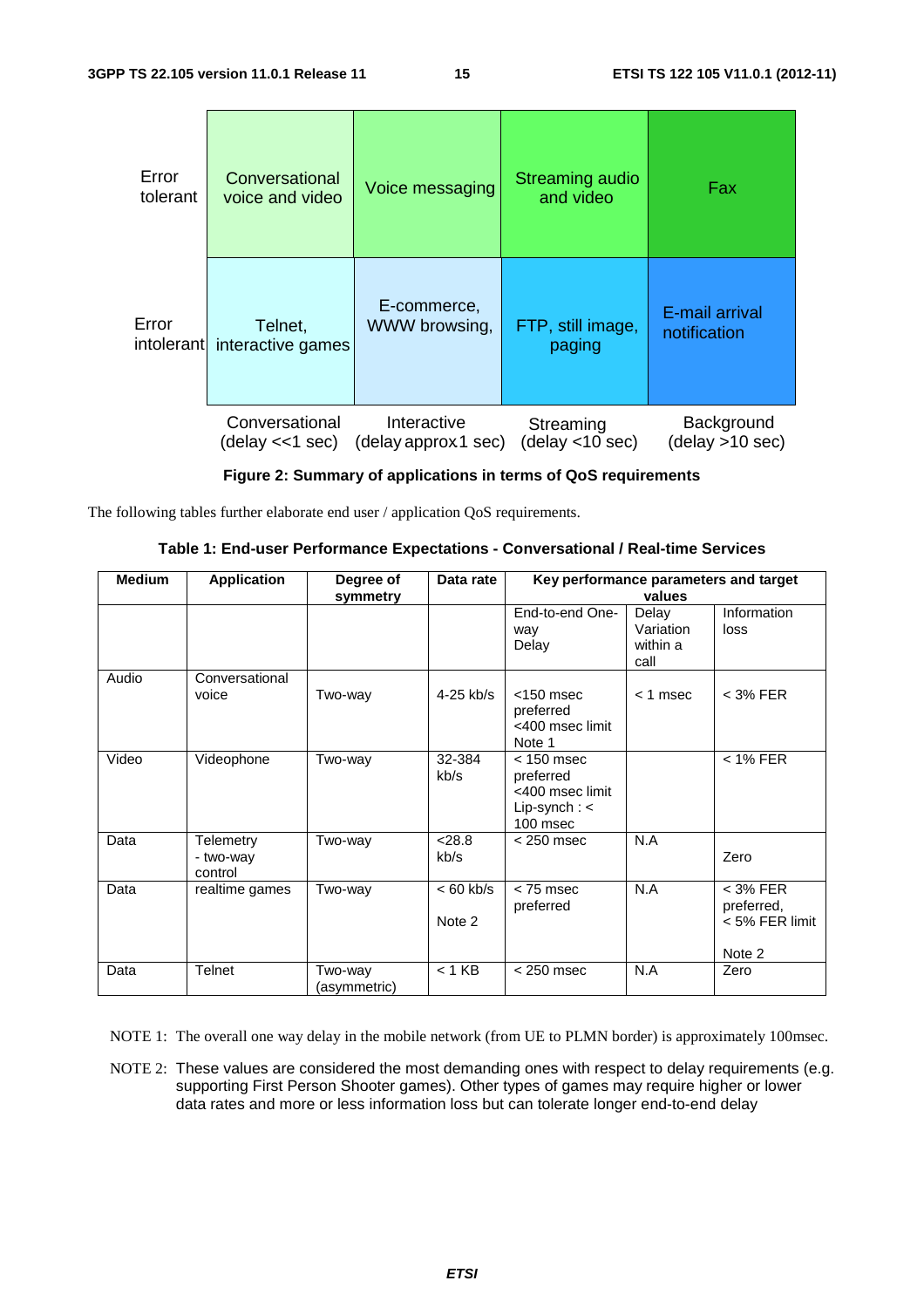| <b>Medium</b> | <b>Application</b>                                                  | Degree of<br>symmetry | Data rate   | Key performance parameters and target<br>values      |                    |                     |
|---------------|---------------------------------------------------------------------|-----------------------|-------------|------------------------------------------------------|--------------------|---------------------|
|               |                                                                     |                       |             | One-way<br>Delay                                     | Delay<br>Variation | Information<br>loss |
| Audio         | Voice<br>messaging                                                  | Primarily<br>one-way  | $4-13$ kb/s | $<$ 1 sec for<br>playback<br>$<$ 2 sec for<br>record | $<$ 1 msec         | $<$ 3% FER          |
| Data          | Web-browsing<br>- HTML                                              | Primarily one-<br>way |             | $<$ 4 sec/page                                       | N.A                | Zero                |
| Data          | Transaction<br>services - high<br>priority e.g. e-<br>commerce, ATM | Two-way               |             | $< 4$ sec                                            | N.A                | Zero                |
| Data          | E-mail<br>(server access)                                           | Primarily<br>One-way  |             | $<$ 4 sec                                            | N.A                | Zero                |

**Table 2: End-user Performance Expectations - Interactive Services** 

## **Table 3: End-user Performance Expectations - Streaming Services**

| <b>Medium</b> | <b>Application</b>                                                                | Degree of<br>symmetry | Data rate       | Key performance parameters and target<br>values |                                 |                                 |
|---------------|-----------------------------------------------------------------------------------|-----------------------|-----------------|-------------------------------------------------|---------------------------------|---------------------------------|
|               |                                                                                   |                       |                 | Start-up<br>Delay                               | Transport<br>delay<br>Variation | Packet loss at<br>session layer |
| Audio         | Speech, mixed<br>speech and<br>music, medium<br>and high quality<br>music         | Primarily one-<br>way | $5-128$<br>kb/s | $< 10$ sec                                      | $<$ 2sec                        | < 1% Packet<br>loss ratio       |
| Video         | Movie clips,<br>surveillance,<br>real-time video                                  | Primarily one-<br>way | 20-384<br>kb/s  | $< 10$ sec                                      | $<$ 2 sec                       | < 2% Packet<br>loss ratio       |
| Data          | Bulk data<br>transfer/retrieval<br>, layout and<br>synchronisation<br>information | Primarily one-<br>way | < 384<br>kb/s   | $< 10$ sec                                      | N.A                             | Zero                            |
| Data          | Still image                                                                       | Primarily one-<br>way |                 | $< 10$ sec                                      | N.A                             | Zero                            |

# 5.6 Radio Interface optimisation

The following requirements shall lead the radio interface optimisation process;

- support of high bit rate (around the Peak Bit Rate), bursty, asymmetric, non-real time bearer capabilities;
- support of high bit rate (around the Peak Bit Rate), bursty, asymmetric, real time bearer capabilities;
- the ability to extend or reduce the bandwidth associated with a bearer capability in order to adapt to bit rate or radio condition variations, and to add or drop service components.

However, the services provided by existing systems (speech in particular) shall be supported in a spectrally efficient manner (at least as efficiently as included in GSM specifications) for the same quality of service.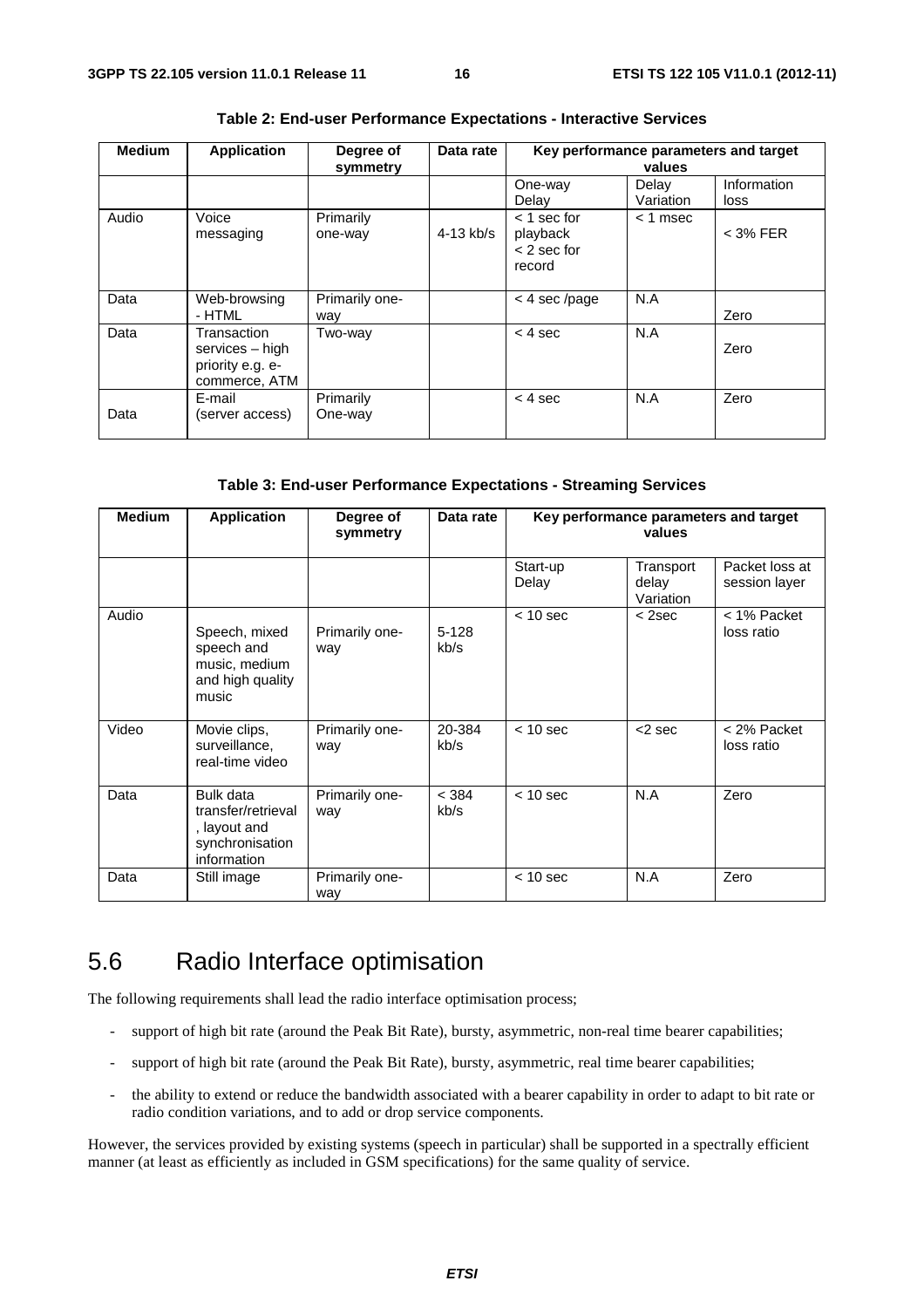In order to allow the support of flexible, bandwidth on demand services, bearer services should be provided with the finest possible granularity that can be efficiently supported.

# 5.7 Service Based QoS Control of IP based Services

Many IP based services and applications will negotiate the resources required in an end to end manner on the application level. It is essential for the PLMN to provide the capability of ensuring that the resources provided and charged for shall be in line with that authorized by the service and subscription.

## The PLMN

- shall be able to dynamically allocate QoS according to service needs and subscription information.
- shall be able to give differentiated policing for the traffic within an APN. That is, the policing shall be on a per service flow basis (i.e. on the basis of specific flows of IP packets identified by the service).
- shall control the requested QoS parameters based on the invoked service needs and subscription information.
- shall facilitate service-flow level charging.

## Any solution:

- shall support roaming users
- should minimise UE dependencies and optimize usage of network resources

# 5.8 QoS control for IP bearer service

In order to have efficient use of radio resources shared amongst terminals, it shall be possible for a PLMN to apply a limit to the cumulative bit rate per subscriber at a given instant for non-real time services (i.e. when summing the bit rates of one subscriber's simultaneous non-real time traffic).

# 5.9 Ability to effectively handle a variety of different types of IP traffic

The PLMN shall support both IPv4 and IPv6 connectivity. IPv4 only, IPv6 only and dual mode (IPv4/IPv6) terminals should be supported. Interworking between terminals, servers and access systems supporting different versions of IP shall be possible. Mobility between access systems supporting different IP versions shall be supported with minimal network/terminal impacts.

The PLMN shall support simultaneous IPv4 and IPv6 usage for a single bearer connecting to the same PDN through the same APN.

The operator shall be able to control whether or not an IPv4 only terminal is allowed access to the network.

Service continuity of subscriber IP sessions shall be supported during UE handovers from one IP access network to another IP access network, regardless of whether the new IP access network supports the same version of IP as the old IP access network.

The PLMN shall be able to handle user-to-server traffic, user-to-user traffic and user-to-group traffic.

The PLMN shall be able to handle different types of IP traffic, such as real-time (e.g. VoIP), non-real time traffic (e.g. Web browsing), and mission critical traffic (e.g. M-Commerce).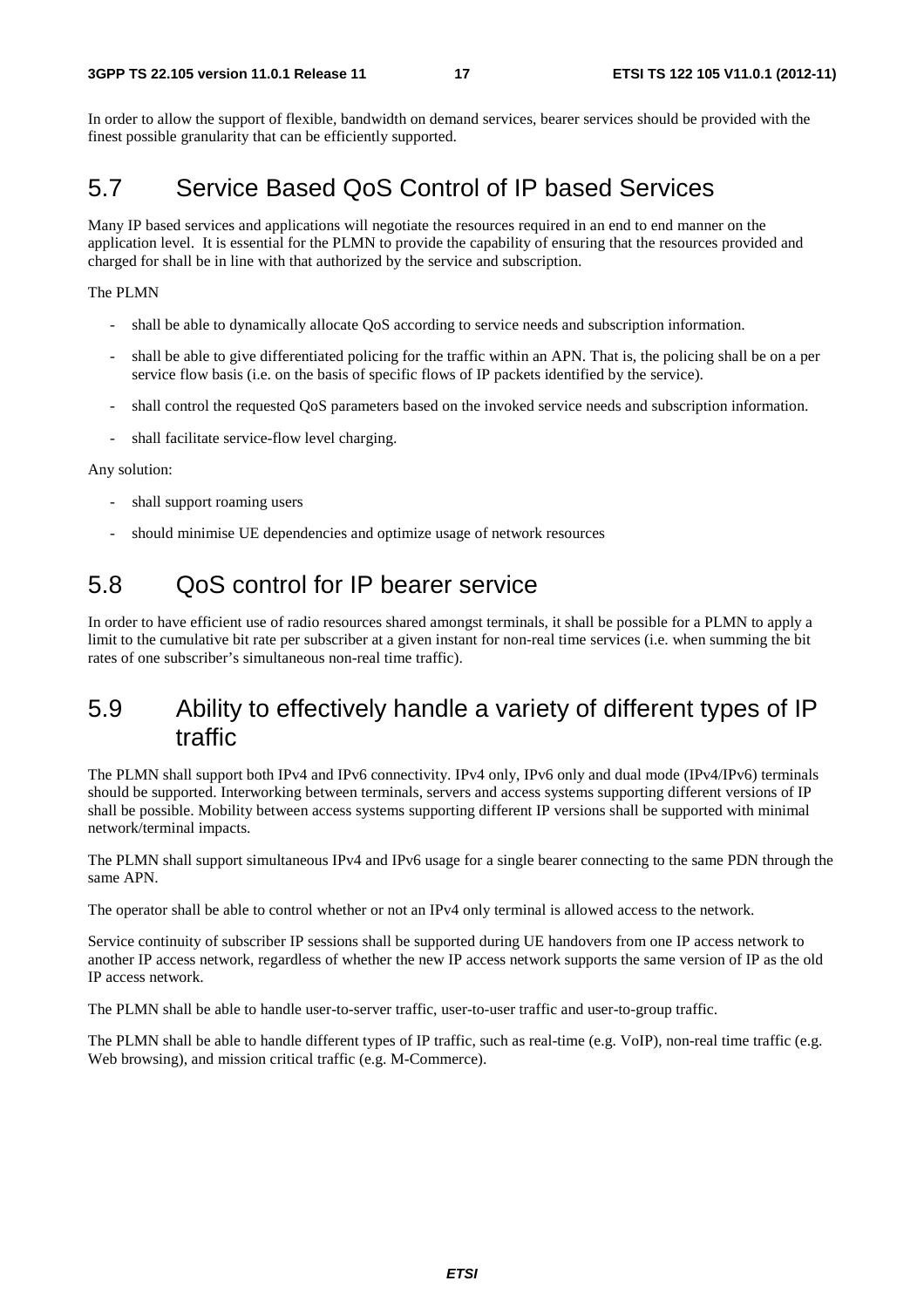

**Figure 1: Traffic models of omnipresent services** 

# 5.10 IP address support

The PLMN shall have the ability to support both private and public IPv4 and IPv6 addresses. User device IP addresses should normally be allocated dynamically by the network operator and managed without user intervention. For business critical applications, and for firewall configuration simplification purposes, it shall be possible for a user to be allocated a static IP address; the static address shall be assigned by the network operator. Details of an assigned static IP address shall be maintained with the subscriber's records in the HLR/HSS.

# 6 Teleservices

# 6.1 Definition of teleservices

Teleservices provide the full capabilities for communications by means of terminal equipment, network functions and possibly functions provided by dedicated centres.

# 6.2 Description of teleservices

The basic reference for the description of teleservices is the ITU-T F.700 [12] recommendation. F.700 provides a generic, network independent, description of multimedia services. The methodology used covers both single media and multimedia services, the single media services being a particular type of multimedia services. Multimedia services are classified into categories with similar functional characteristics. The six categories are multimedia conference services, multimedia conversational services, multimedia distribution services, multimedia retrieval services, multimedia messaging services and multimedia collection services.

The rest of clause 6 describes the teleservices and options that shall be provided.

A teleservice can be viewed as set of upper layer capabilities utilising the lower layer capabilities described by the set of attributes in clause 5.

Multimedia teleservices support the transfer (and in some case retrieval, messaging, distribution) of several types of information (service components). For this reason, there are service attributes (relating to all the components of a teleservice) and service component attributes (relating to only one service component).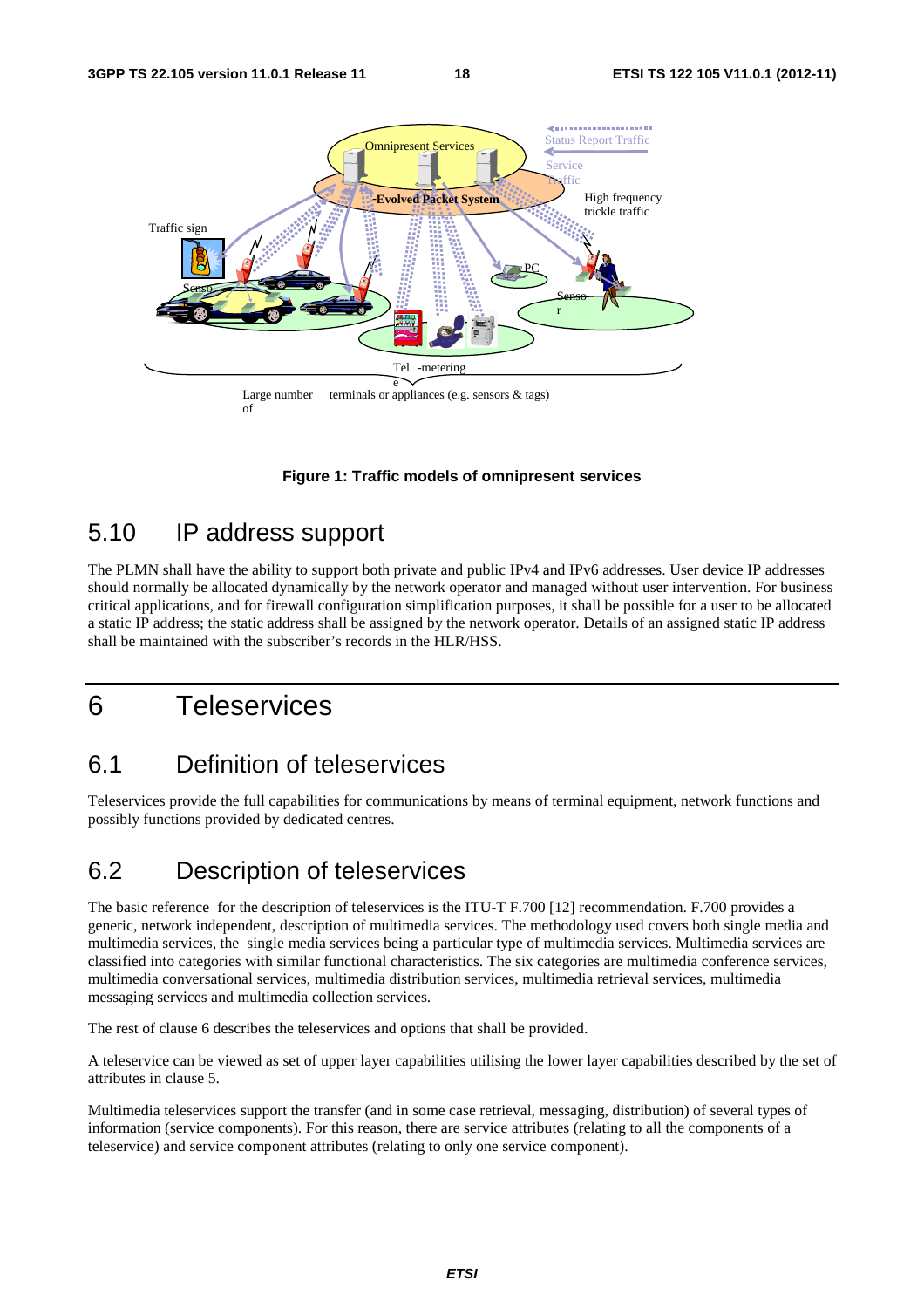Application

# 6.3 Support of teleservices

The realisation of teleservices requires the association of terminal and network capabilities. In the terminals and in the network, both upper layer capabilities and lower layer capabilities are necessary. The term upper layer capabilities is used because it relates to the OSI upper layers. Decoupling between upper layers and lower layers (transfer) is required. Even if this de-coupling may impact radio interface optimisation, it is nevertheless the only way of designing a system that is not outdated;

- Each time the information rate associated with an already supported teleservice is decreased by more efficient source coding techniques.
- Each time a new service is introduced that requires transfer capabilities not used by currently available teleservices.

Taking the example of two application that exchange information through a teleservice, the upper layer capabilities can be located in various places;

In the two terminals if the two applications are connected to a PLMN.



Application

## **Figure 2: PLMN teleservice**

In the terminal of the application connected to a PLMN and in the upper layer interworking unit that is at the border of the PLMN and the target network if one application is connected to a PLMN and the other one is connected to another type of system. The upper layer interworking unit makes the adaptation between the PLMN and the target network at a service level.



**Figure 3; Teleservice with upper layer interworking** 

In the terminal of the application connected to a PLMN and in the terminal of the application connected to a target network if one application is connected to a PLMN and the other one is connected to another type of system, but only lower layer interconnecting unit is used at the border of the two networks. In this case, the interconnecting unit makes the adaptation between the PLMN and the target network at the transmission level.

PLMN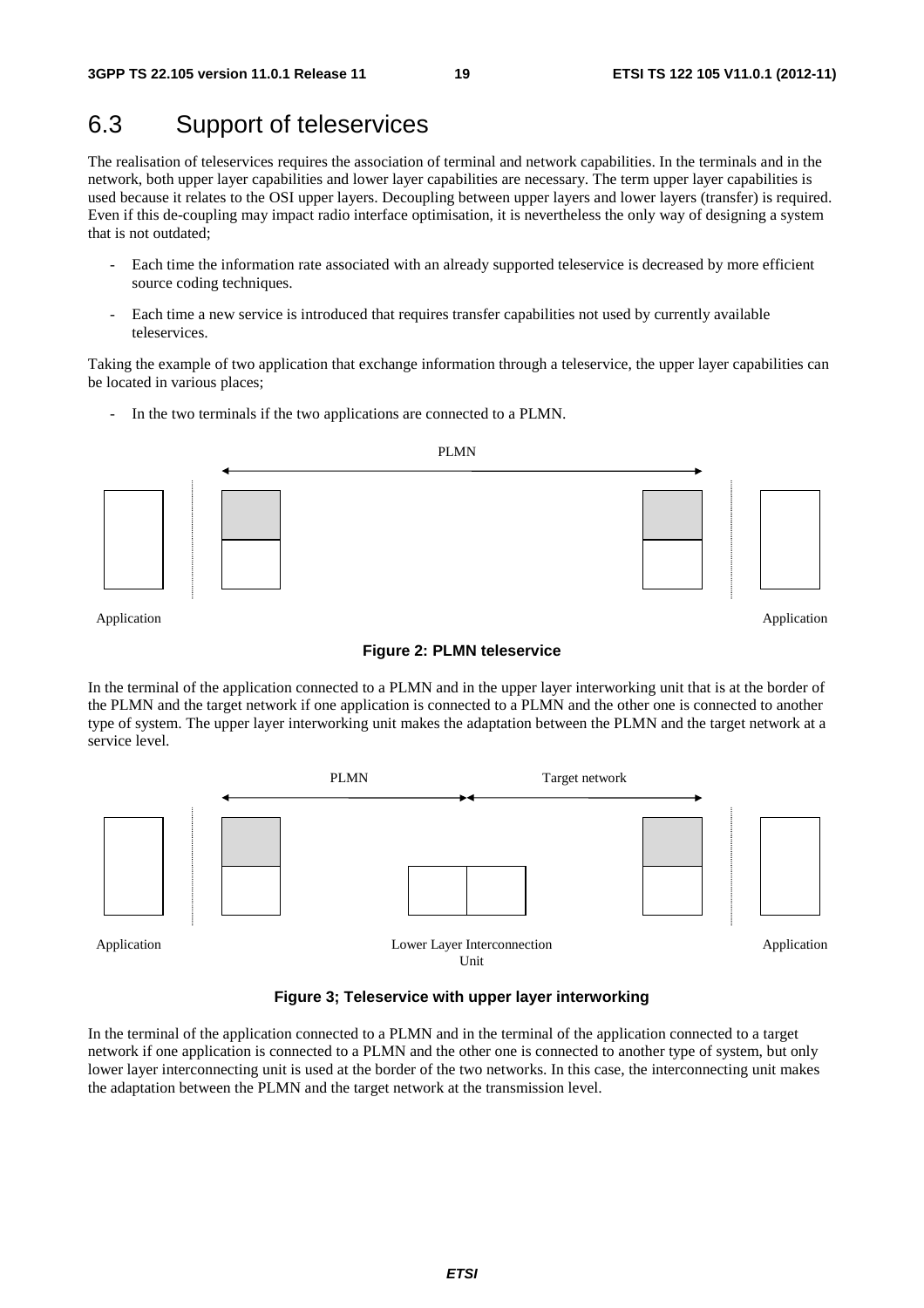

## **Figure 4; Teleservice with lower layer interworking**

# 6.4 Existing Teleservices supported by PLMN

The subset of standardised teleservices shall be supported for interworking with teleservices provided on other networks. The means to support the following set of teleservices will be standardised:

- Speech;
- Emergency call;
- Short message service;

3GPP TS 22.003 [3] describes the circuit teleservices.

## 6.4.1 Speech

The speech service as defined in international standards should be supported. The international reference for the speech is ITU E.105 recommendation. Networks should contain interworking units which allow calls to be received from or destined to users of existing networks like PSTN or ISDN. This will include interworking units for generation of DTMF or other tones (the entire DTMF tone set would at minimum be available) and detection of DTMF tones.

A default speech codec shall be specified to provide speech service. The selected speech codec shall be capable of operating with minimum discernible loss of speech on handover between the GERAN and UTRAN.

## 6.4.2 Emergency Call

This service will use a speech component and may additionally include a data component. There are however compared to telephony reduced authentication requirements and a requirement for specific routing. Additionally Emergency Calls may have higher priority than normal calls. See 3GPP TS 22.101[9] for further details.

## 6.4.3 Short Message Service - Point to Point (SMS-PP)

A short message service point to point shall be supported. The short message service shall be provided seamlessly (as far as the user or the users terminal equipment is concerned) across the UTRAN and GERAN. A UE may, and the network shall, support the transport of SMS over WLAN and other IP Connectivity Access Networks (IP-CANs).

When short message services are transported over a generic IP-CAN:

- appropriate security mechanisms shall be supported;
- users registered from an SMS-capable UE will receive the SMS service over a generic IP-CAN while maintaining the format and functionality of SMS messages;
- the UE shall indicate its ability to send/receive SMS messages at registration;
- existing services that use SMS functionality shall not be degraded;
- the user experience shall be the same as across UTRAN and GERAN access.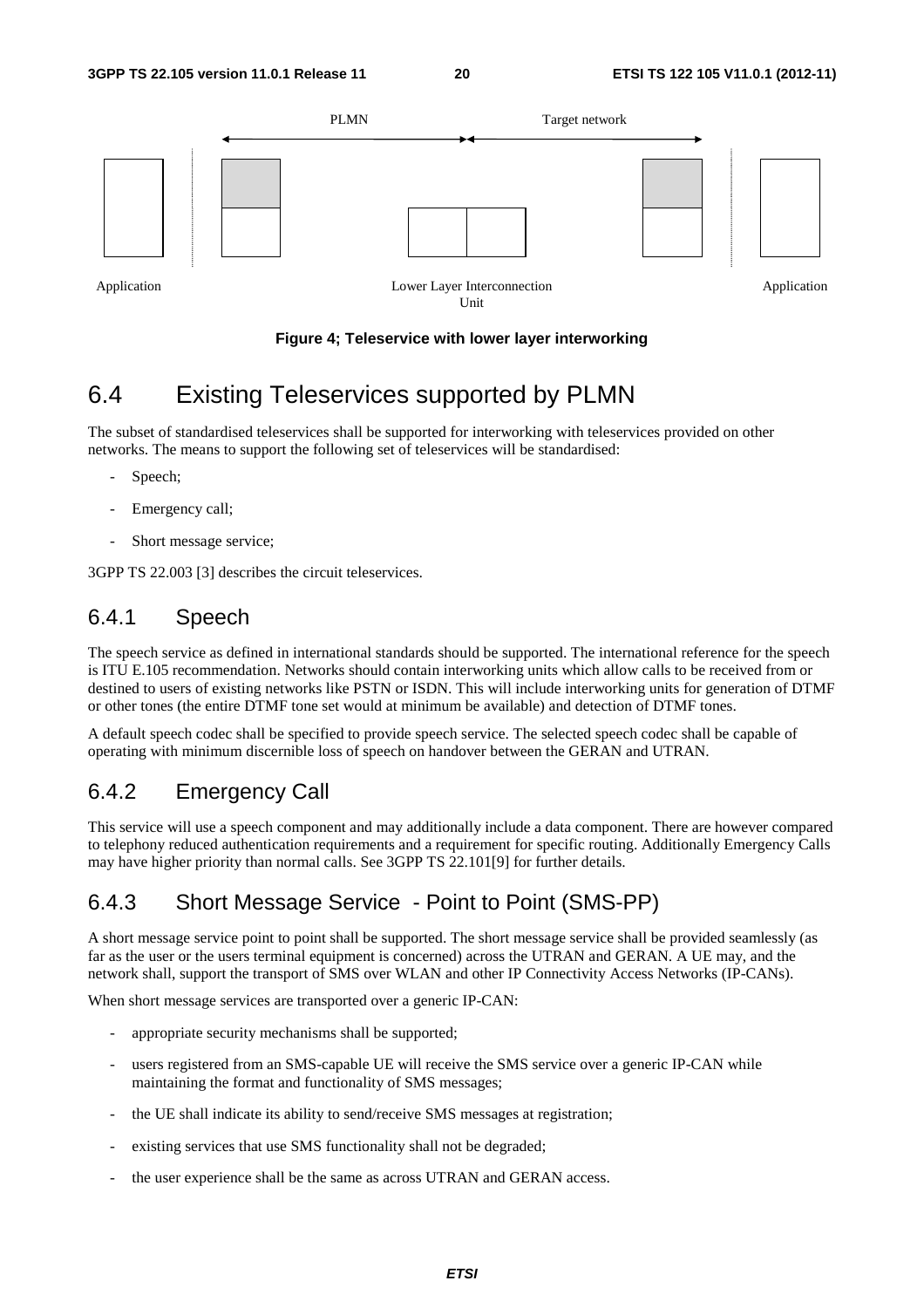Users registered from a UE capable of using another messaging service such as Immediate Messaging but not registered to receive the SMS service over a generic IP-CAN, will receive the SMS service using the other messaging service when service-level interworking is provided and if operator policy allows it. In case operator policy does not allow service-level interworking, then the message may be transported over CS or PS.

NOTE: The requirements for SMS-Immediate Messaging service-level interworking are defined in the 3GPP TS 22.340 [16].

When the sender's identity is verified by the network operator, it shall be possible to convey this information as well as the verified identity of the sender (e.g. sender name), together with the SMS message, to the recipient.

## 6.4.4 Short Message Service - Cell Broadcast (SMS-CB)

A short message service cell broadcast shall be provided seamlessly (as far as the user or the users terminal equipment is concerned) across the UTRAN and GERAN.

## 6.5 Internet Access

3GPP specifications shall provide the means to interwork with external data networks. This interworking shall satisfy, within the constraints introduced by the mobile radio environment, the QoS requirements of the interworked-with network. The Internet is seen as the most important interworked-with network, therefore the specification of an optimised access to Internet will be part of the 3GPP specifications. The most important benefits achieved by the definition of Internet Access would be:

- Optimised transmission of IP traffic over the radio interface to minimise the amount of information transmitted.
- Optimised usage of encryption protocols/algorithms over the radio interface.
- Inter-operation of QoS mechanisms.

For the purposes of optimised access to Internet one or more of the generic bearers will be used. The QoS mechanisms defined for packet access mode will be harmonised with those defined for Internet (e.g. Differentiated Services).

# 7 Supplementary Services

Supplementary services are used to complement and personalise the usage of basic telecommunication services (bearer services and teleservices). The capabilities standardised shall enable all the supplementary services specified in 3GPP TS 22.004 [4] to be provided.

# 8 Service Capability features

**Services Capability Features** are open, technology independent building blocks accessible via a standardised application interface. This interface shall be applicable for a number of different business and applications domains (including besides the telecommunication network operators also service provider, third party service providers acting as HE-VASPs, etc.).

All of these businesses have different requirements, ranging from simple telephony and call routing, virtual private networks, fully interactive multimedia to using UE based applications.

The service capability features shall enable applications to make use of the service capabilities (e.g. CAMEL, MExE, etc) of the underlying network in an open and secure way.

Application/Clients access the service capability features via the standardised application interface. This means that a single service capability feature is accessible and visible to application/clients via the method/operation invocations in the interface.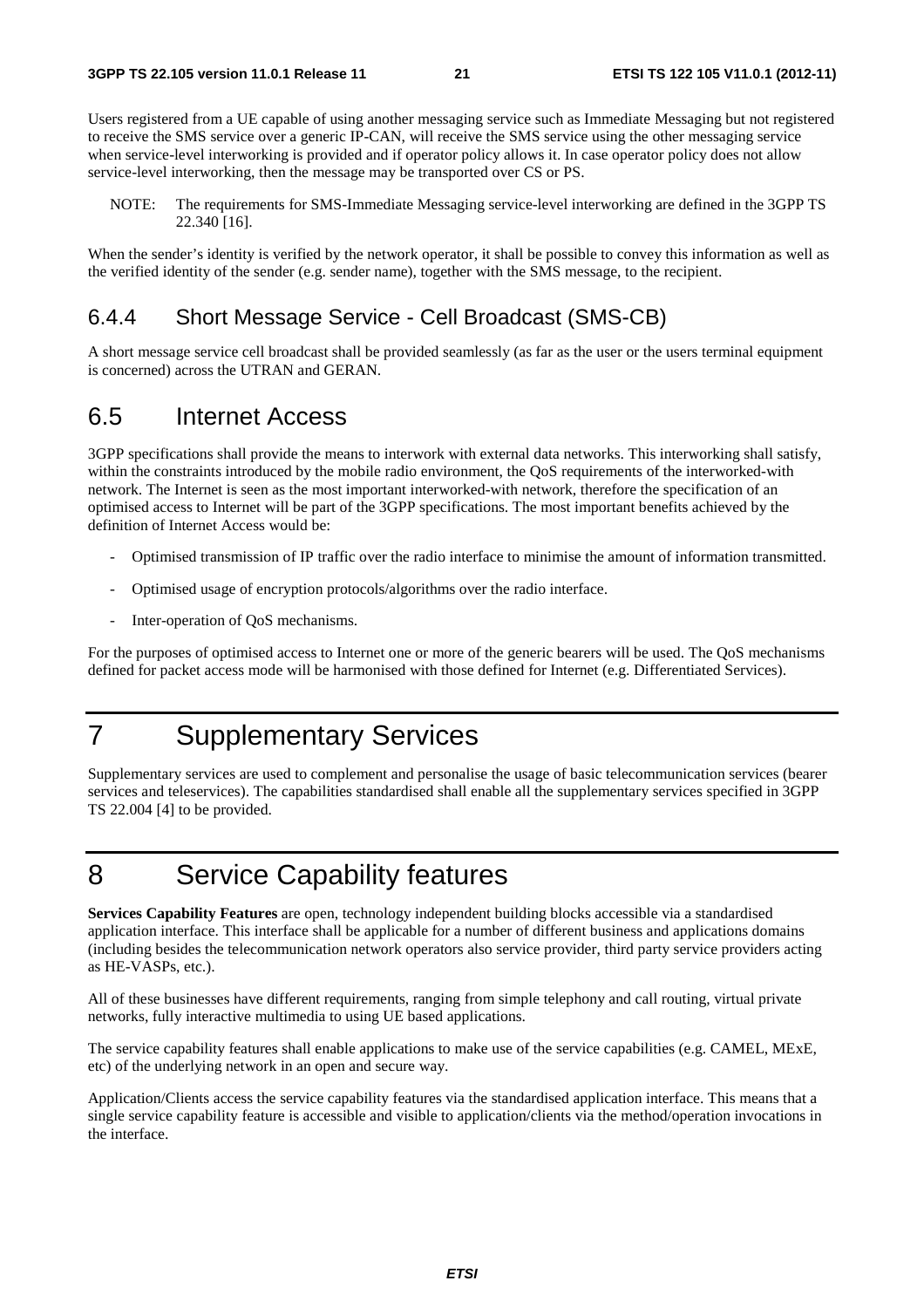Two different types of service capability features can be distinguished:

- **Framework service capability features**: these shall provide commonly used utilities, necessary for the nonframework service capability features to be accessible, secure, resilient and manageable.
- **Non-Framework service capability features**: these shall enable the applications to make use of the functionality of the underlying network capabilities (e.g. User Location service capability features).

For further information see 3GPP TS 22.127 [15].

# 8.1 Framework service capability features

Framework service capability features will be used e.g. for authentication, registration, notification, etc. and provide functionality that is independent of any particular type of service. Other commonly used service capability features may be added later.

Examples of Framework Service Capability features are (3GPP TS 22.127[15]):

- Authentication
- User-Network Authentication
- Application-Network Authentication
- User-Application Authentication
- **Authorisation**
- Application-Network Authorisation
- User-Application Authorisation
- Registration
- Discovery
- Notification.

# 8.2 Non-Framework service capability features

The Non-Framework service capability features represent the total collection of service capability features that are not included in the Framework. These non-framework service capability features enable the application to make use of the functionality provided by the network and service capabilities.

Service capability features shall be defined as much as possible in a generic way to hide the network specific implementation. To achieve this, it is necessary to identify the functionality that is provided by more than one service capabilities. For example, User Location can be produced in several underlying ways. This functionality can be captured once when defined the service capability features in a generic way. It is important that the generic part becomes as large as possible.

When applications use the generic service capability features, these applications become independent of (portable over) underlying service capabilities. Applications shall however still be able to request service capability features specific to a service capability (e.g. Call Setup from CAMEL). This will increase dependency of the used service capability.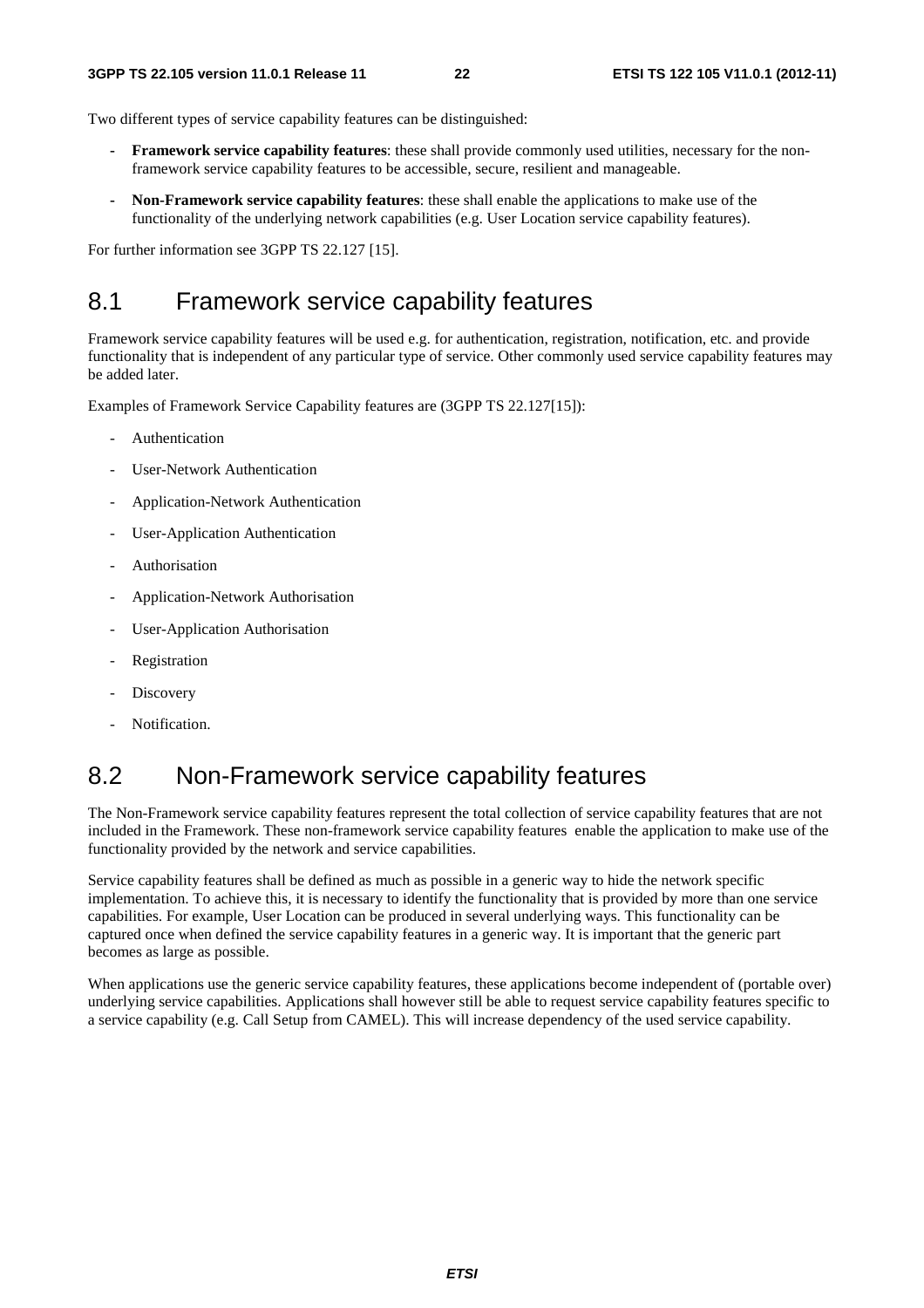Examples of Non-Framework service capability features are (3GPP TS 22.127 [15]):

- Session Control
- Security/Privacy
- Address Translation
- Location

 The precision of the location shall be network design dependent, i.e. an operator choice. This precision may vary from one part of a network to another. It may be chosen to be as low as hundreds of meters in some place and as accurate as 5 meters in other place. It is required that a minimum precision of around 50 meters can be achieved in all types of terrestrial radio environment. Technical issues may constrain the precision to be mobile state dependent as well (mobile idle / mobile in communication). Several design optional features (e.g. size of the cell, adaptive antenna technique, path loss estimation technique...) shall allow the network operator to reach cost effectively the target precision.

Because there may be very different uses of the location information;

- It shall be possible to make the information available to the user, HE/SN and value added service providers. The user shall be able to restrict access to the location information (permanently or on a per call basis). The restriction can be overridden by the network operator when appropriate (e.g. emergency calls).
- It shall be possible to set the delay to get the location information (the situation is quite different whether the information is needed for call routing or if it is needed by a user application).
- It shall be possible to select the frequency of the location information update.
- to identify and report when the user's terminal enters or leaves a specified geographic area.
- It shall be possible to specify the area as a circular zone (centre and radius) to a resolution that will be limited by the accuracy capability of the part of the serving network where the user is registered.
- User Status
- Terminal Capabilities
- Messaging
- Data Download
- User Profile Management
- Charging

# 9 Standardised Protocols and Capabilities

This clause introduces a list of standardised protocols and capabilities that shall be supported for the control and creation of services. The access protocols and the execution environment described below are essential.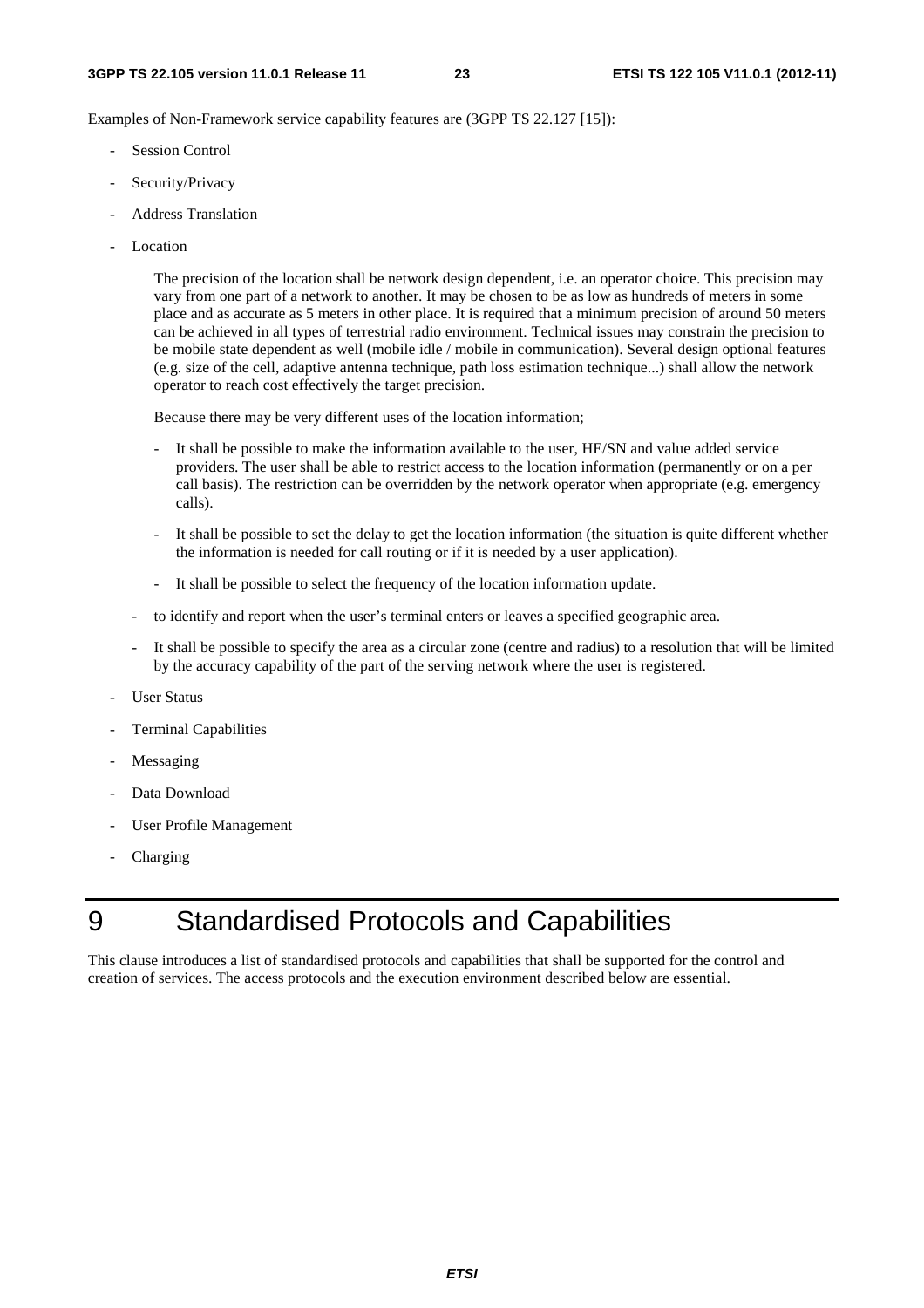# 9.1 Access protocols

The access protocols shall allow the support of multimedia services. These services are characterised by the ability to dynamically change the number of participants and the number of connections during a call. The characteristics of the connections (confer the list of attributes used to describe a connection) may differ from one connection to another. They are negotiated during call set-up. They may be independently and dynamically re-negotiated on application (the telecommunication requirements of the application changes) or network initiative (change of network load conditions, during a handover procedure) during the call.

The application may require synchronisation between some of the connections. Later, this synchronisation shall not be lost during handover procedures.

Whenever a call is terminated in other types of networks, the negotiation shall take into account the limitations of these networks. Interworking shall be possible with PLMN, PSTN, ISDN and Internet networks. The access protocols shall allow a user equipment to have several calls active simultaneously.

# 9.2 Execution Environment

The execution environment is a set of standardised capabilities that shall allow the support of HE/SN specific services (i.e. both applications, teleservices and supplementary services). The execution environment shall be distributed between the IC card, terminal and network nodes. The terminal and the serving network capabilities shall be the only limiting factor for the support of the services designed to run on the execution environment. The execution environment is composed of the following building blocks;

- A standardised content description language for support of HE/SN specific user interfaces (both for information output and user input). This is intended only for platforms which are terminals.
- A standardised procedural language for support of HE/SN specific scripts. This language shall be common to all types of platforms. The scripts could be used for e.g. improving the user interface, adding new features to the terminal like the latest version of a codec, controlling the execution of a service.
- Standardised application programming interfaces for opening platform resources and capabilities to the scripts written with the standardised procedural language. These interfaces would be platform type dependent. The interfaces shall include primitives for accessing to the basic control functions, as illustrated on the figures 5 and 6 below.



**Figure 5: Execution Environment in the User Equipment**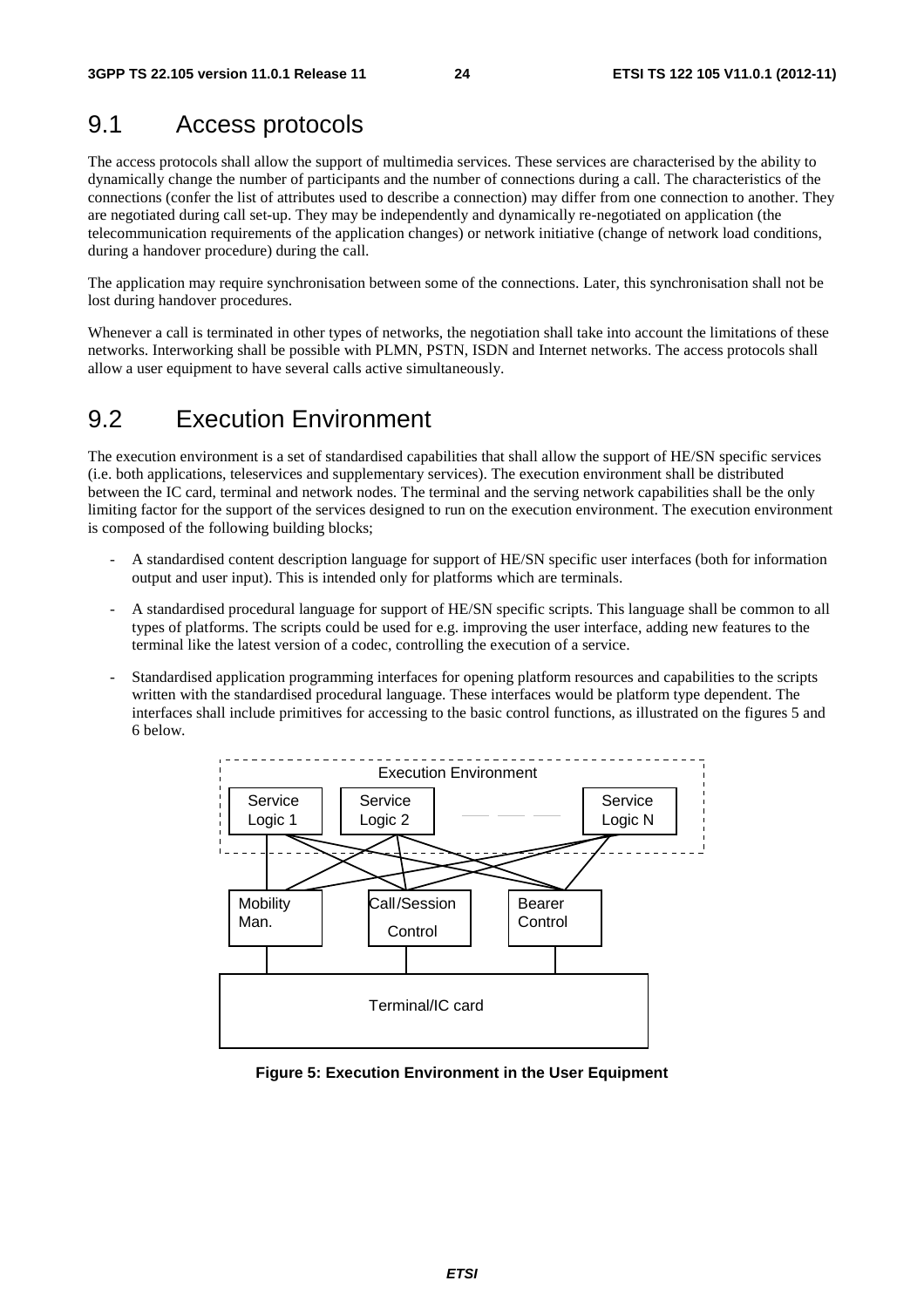

**Figure 6: Execution Environment in the Network** 

- Call states, messages, information elements, values of information elements shall serve as triggers for subsequent interaction with service logic. The list of triggers shall incorporate those provided by CAMEL, SIM Toolkit, MExE.
- Means to turn triggers on and off, and associate them with service logic will be standardised.
- A standardised certification scheme and security model with several levels of trusts in order to control the scripts access rights to the platform resources and capabilities. This would be used to allow e.g. the SP and the HE only to access to SIM/USIM data.
- Standardised protocols for allowing the download of content description pages and scripts in the platform.

# 10 Access dependent services and features

This section describes the features that will be dependent on the mode of radio access.

In general different access networks provide different capabilities with different QoS.

- Multicall, as specified in 3GPP TS 22.135 [11], is supported only via UTRAN.
- Packet switched traffic using GPRS over GERAN will have a maximum rate in the order of 384kb/sec.
- Packet switched traffic using UTRAN will have a maximum rate in the order of 2Mb/sec.
- Packet switched traffic using HSDPA provides very high speed downlink packet access over the air interface supporting streaming, interactive and background packet data services etc. HSDPA will support packet data services in urban environments and indoor environments. However HSDPA service support is not be limited to these environments. HSDPA will be optimised at speeds typical of urban environments but shall apply at other speeds also. Full mobility will be supported, i.e., mobility should be supported for high-speed cases also, but optimisation should be for low-speed to medium-speed scenarios.
- ASCI teleservices, 3GPP TS 22.003 [3] are only available in GERAN A/Gb mode of operation.
- SoLSA feature is only available in GERAN A/Gb mode of operation.
- The accuracy of the determination of location may differ between the various access technologies.
- At GERAN reception of CBS messages for a UE is not supported if it is connected in the CS domain or in the PS domain when data is currently transmitted.
- Transparent (T) mode of facsimile, as specified in 3GPP TS 22.003 [3], is only supported by GERAN A/Gb mode of operation.
- Non-transparent (NT) mode of facsimile, as specified in 3GPP TS 22.003 [3], is only supported by UTRAN.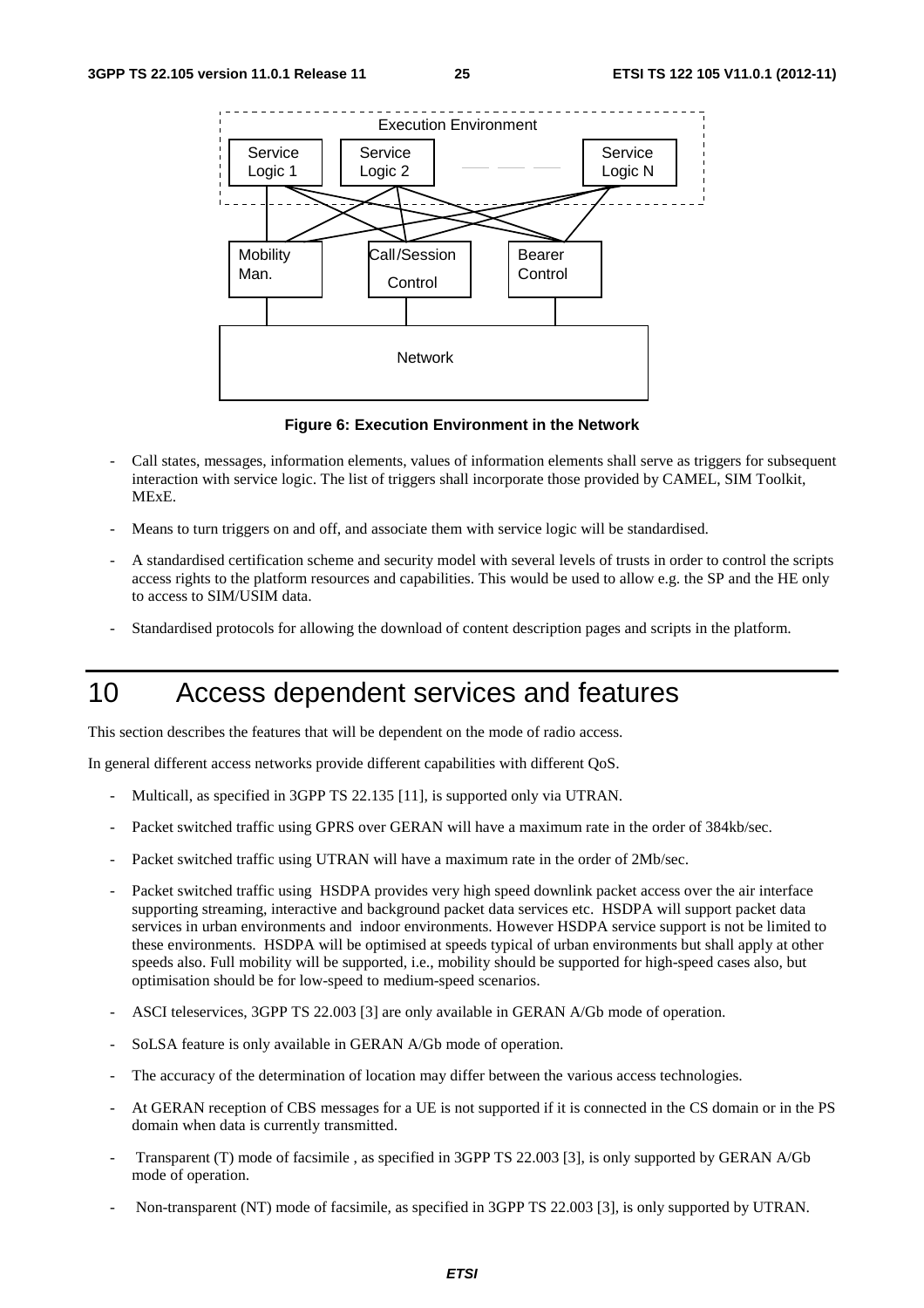- There are some differences at data rates and interworking scenarios between GERAN and UTRAN support of circuit bearer services . For further details see 3GPP TS 22.002 [2].

# 11 Certificates

Certificates may be used for a global scale authorization infrastructure for various applications and services based on the 3GPP system security architecture. Services may be provided by parties that are not necessarily trusted by the cellular operators nor by cellular subscribers. Therefore technical means to securely deliver and authenticate services from other parties are necessary. For 3GPP, only the certificates issued by operators are relevant. There are two types of such certificates: subscriber certificates are issued to cellular subscribers and operator CA certificates are self-signed or issued to other operators. Issuing subscriber certificates allows operators to offer authorization and accounting of other services. Operator CA certificates obtained via a trusted channel can be used as root certificates.

In addition to these certificates, there are other types of certificates. For example, service provider certificates (provided by service providers), and third party certificates (provided by third parties, e.g. Value Added Service Providers) etc. These certificates are described and standardized by other fora such as IETF PKIX working group and WAP forum.

Authorization of such services may be based on credentials like digital signatures. The service provider and the network operator shall use subscriber certificates to verify these credentials. The UE may also use operator CA certificates and other certificates to verify the credentials supplied by service providers and third parties. Operator-issued certificates in 3GPP must be such that they are compatible with other systems that allow the storage, selection, and use of certificates (e.g., WAP, LCS).

Example usage scenarios of the subscriber certificate feature are payment via subscriber phone bill and location information offered by the operator to other service providers. It should be noted that the service using this feature may be outside of scope of 3GPP or implemented using existing 3GPP toolkits.

The 3GPP system shall provide support for issuing certificates to the UE over the authenticated network connection. This feature shall be based on existing 3GPP system security principles and mechanisms as far as possible. The certificate management procedures must be authenticated and integrity-protected. It shall be possible to issue certificates for service usage both in the home and visited networks. It should be possible for the home operator to exercise control over service usage in the visited network.

For further information on certificates see TS 33.102[13].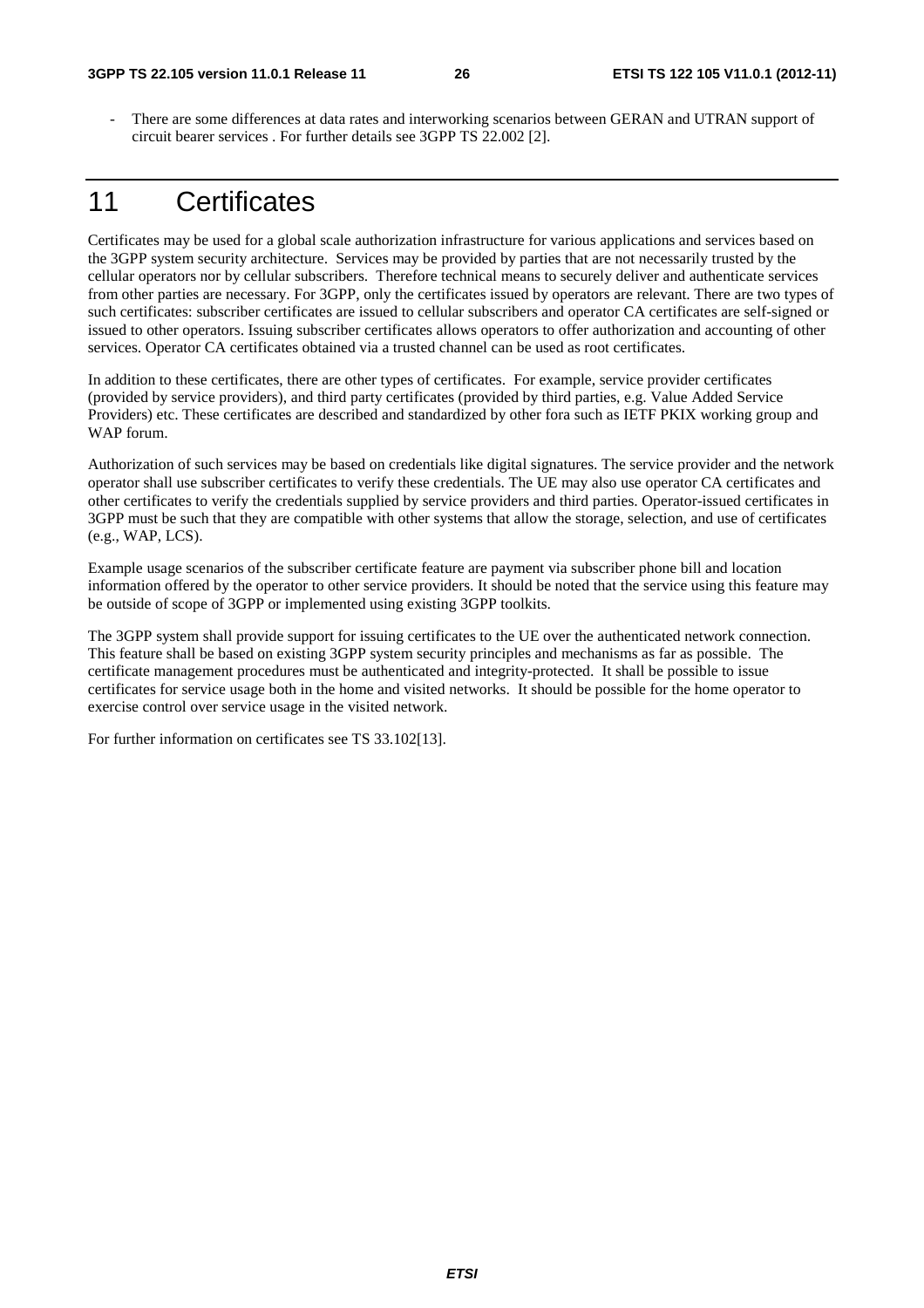# Annex A (informative): Examples of services built from service capabilities features

## **Call Barring**

In standard GSM, the Call Barring services allow to prevent outgoing calls to certain sets of destinations, based on the number dialled and whether the user is roaming. It is proposed that this service allows to block outgoing calls based on a wider range of parameters which could include factors such as the time of day, day of week, location, type of call requested, cost of the service and/or destination. This would allow to develop Call Barring services tailored to business and personal markets to avoid abuse.

This service is invoked during the initial outgoing call set-up procedure and allow the call to be blocked prior to incurring any charges. This Service can be applied to any teleservice for both connection-oriented and connectionlessoriented services.

## **Call Filtering/Forwarding**

In standard GSM, there is no call filtering service. All calls are presented to the user unless a call forwarding service is used to re-direct calls; there is no different call handling depending on the incoming call parameters (although differentiation on call type (voice/data) is possible).

The call filtering service allows the control of whether incoming calls are accepted, forwarded or terminated. The parameters which can be used to determine the final destination of a call may include the caller ID (CLI), original number dialled, time of day, current user location/network, user profile settings and current state of the terminal.

This service shall be two-stage; immediate call filtering (handled regardless of whether the terminal is online or not) and late call filtering (handled only if the terminal is online). It shall be possible to create and operate new call filtering services which can access any of the key parameters to handle calls in this way.

### **Hold**

This service allows an established call to be maintained, whilst suspending use of the bearer from the incoming access point of the network. This saves on both air interface and network traffic resources when a call is temporarily suspended. The incoming access point in the network means either the originating terminal, or interworking point with another network.

## **Transfer**

This service allows either an established or held call to be redirected to another destination. This may either be used by setting up a new call to the destination first, or simply redirecting the existing call to the new destination. It shall be possible to revert such a call back to the diverting terminal at any time before it is accepted (answered) by the new destination. The system shall ensure that an optimal traffic route is used after the call has been answered by its new (final) destination.

## **Call-back When Free**

This service can be invoked where a call (or a connectionless message) cannot be delivered to its destination because it is in use. The system shall inform the requesting entity when the destination is next able to accept the call, allowing a new call to be originated. This allows existing GSM services, such as Call-back When Free to be implemented. Where multiple requests are outstanding for a terminal which becomes available, the system shall determine in which order the requests are handled, probably in a serial manner. Ideally, it shall be possible to create the service logic which determines the order used from a range of accessible parameters.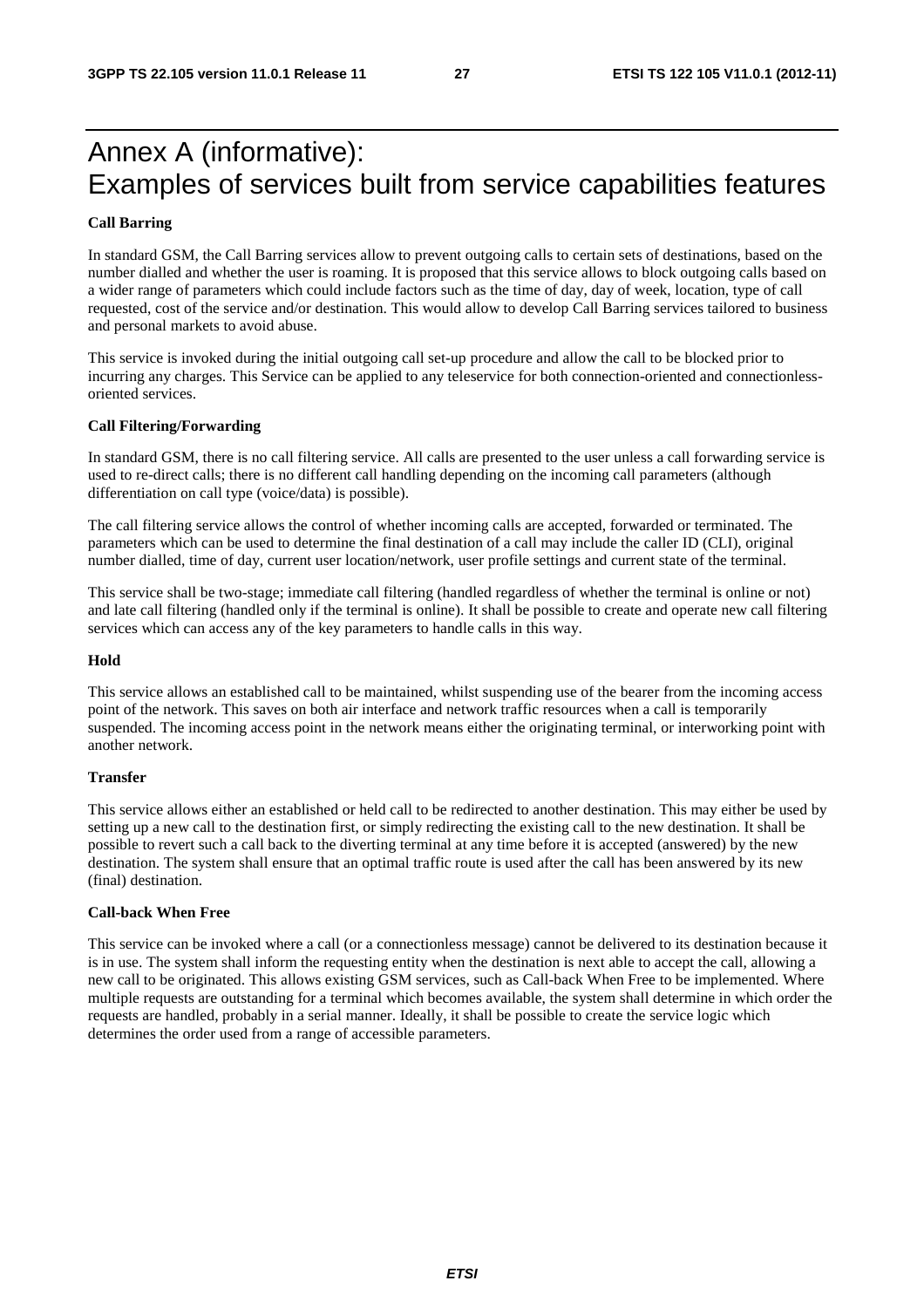# Annex B (informative): Description and analysis of communication schemes

This annex gives a high level classification and description of communications requirements from end users and applications.

# B.1 Communication schemes

The requirements on bearer services are based on an analysis of user and application needs. Four end-user groups are identified according to four distinctly different communication schemes; Conversational - real time, Interactive services, Streaming services and Background services.

# B.2 QoS related performance requirements for example end user applications

A typical user is not concerned with how a particular service is provided. However, the user is interested in comparing one service with another in terms of universal, user-oriented performance parameters which apply to any end-to-end service. From a user's perspective, performance should be expressed by parameters which:

- Focus on user-perceivable effects, rather than their causes within the network
- Are independent of the networks internal design
- Take into account all aspects of the service from the user's point of view which can be objectively measured at the service access point
- Can be assured to a user by the service providers $(s)$

With these considerations in mind, this section examines the requirements of typical end user applications that can be expected.

# B.2.1 Performance requirements for conversational real-time

The most well known use of this scheme is telephony speech (e.g. GSM), but with Internet and multimedia a number of new applications will require this scheme, for example voice over IP and video conferencing tools. Real time conversation is always performed between peers (or groups) of live (human) end-users. This is the only scheme where the required characteristics are strictly given by human perception (the senses). Therefore this scheme raises the strongest and most stringent QoS requirements.

The real time conversation scheme is characterised by that the transfer time shall be low because of the conversational nature of the scheme and at the same time that the time relation (variation) between information entities of the stream shall be preserved in the same way as for real time streams. The maximum transfer delay is given by the human perception of video and audio conversation. Therefore the limit for acceptable transfer delay is very strict, as failure to provide low enough transfer delay will result in unacceptable lack of quality. The transfer delay requirement is therefore both significantly lower and more stringent than the round trip delay of the interactive traffic case.

Real time conversation - fundamental characteristics for QoS:

- preserve time relation (variation) between information entities of the stream
- conversational pattern (stringent and low delay)

The resulting overall requirement for this communication scheme is to support conversational real time services with low transfer delay as given by the human perception. (There are less hard requirements on packet loss ratio.)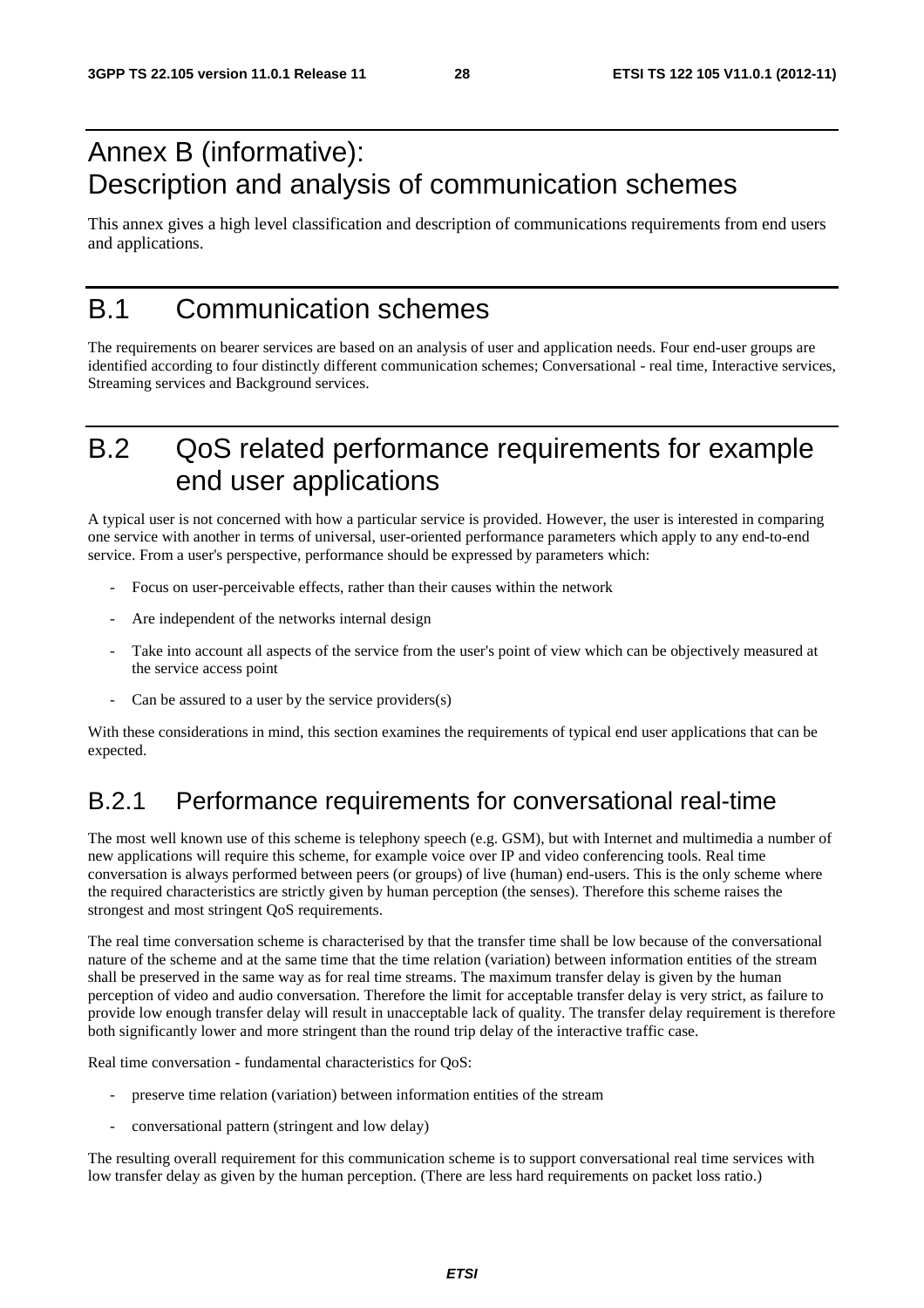A real-time streaming application is one that delivers time-based information in real-time, where time-based information is user data that has an intrinsic time component. Video, audio and animation are examples of time-based information, in that they consist of a continuous sequence of data blocks that shall be presented to the user in the right sequence at pre-determined instants.

## **Conversational voice**

Audio transfer delay requirements depends on the level of interactivity of the end users. To preclude difficulties related to the dynamics of voice communications, ITU-T Recommendation G.114 recommends the following general limits for one-way transmission time (assuming echo control already taken care of):

- 0 to 150 ms preferred range [<30ms, user does not notice any delay at all, <100ms, user does not notice delay if echo cancellation is provided and there are no distortions on the link]
- 150 to 400 ms acceptable range (but with increasing degradation)
- above 400 ms unacceptable range

The human ear is highly intolerant of short-term delay variation (jitter) it is therefore paramount that this is reduced as lower level as is practical. A limit as low as 1 msec is suggested as a target.

Requirements for information loss are influenced by the fact that the human ear is tolerant to a certain amount of distortion of a speech signal. It is has been suggested in studies that acceptable performance is typically obtained with frame erasure rates (FER) up to 3 %.

A connection for a conversation normally requires the allocation of symmetrical communication resources, with the average hold time of a call being in the region of 2 minutes.

## **Videophone**

Videophone implies a full-duplex system, carrying both video and audio and intended for use in a conversational environment. As such, in principle the same delay requirements as for conversational voice will apply, i.e. no echo and minimal effect on conversational dynamics, with the added requirement that the audio and video must be synchronised within certain limits to provide "lip-synch" (i.e. synchronisation of the speaker's lips with the words being heard by the end user). In fact, due to the long delays incurred in even the latest video codecs, it will be difficult to meet these requirements.

Once again, the human eye is tolerant to some loss of information, so that some degree of packet loss is acceptable depending on the specific video coder and amount of error protection used. It is expected that the latest video codecs will provide acceptable video quality with frame erasure rates up to about 1%.

## **Interactive games**

Requirements for interactive games are obviously very dependent on the specific game, but it is clear that demanding applications will require very short delays, and a value of 250 msecs is proposed, consistent with demanding interactive applications.

## **Two-way control telemetry**

Two-way control telemetry is included here as an example of a data service which does require a real-time streaming performance. Clearly, two-way control implies very tight limits on allowable delay and a value of 250 msec is proposed, but a key differentiator from the voice and video services in this category is the zero tolerance for information loss (obvious if you are controlling an important industrial process, for example).

## **Telnet**

Telnet is included here with a requirement for a short delay in order to provide essentially instantaneous character echoback.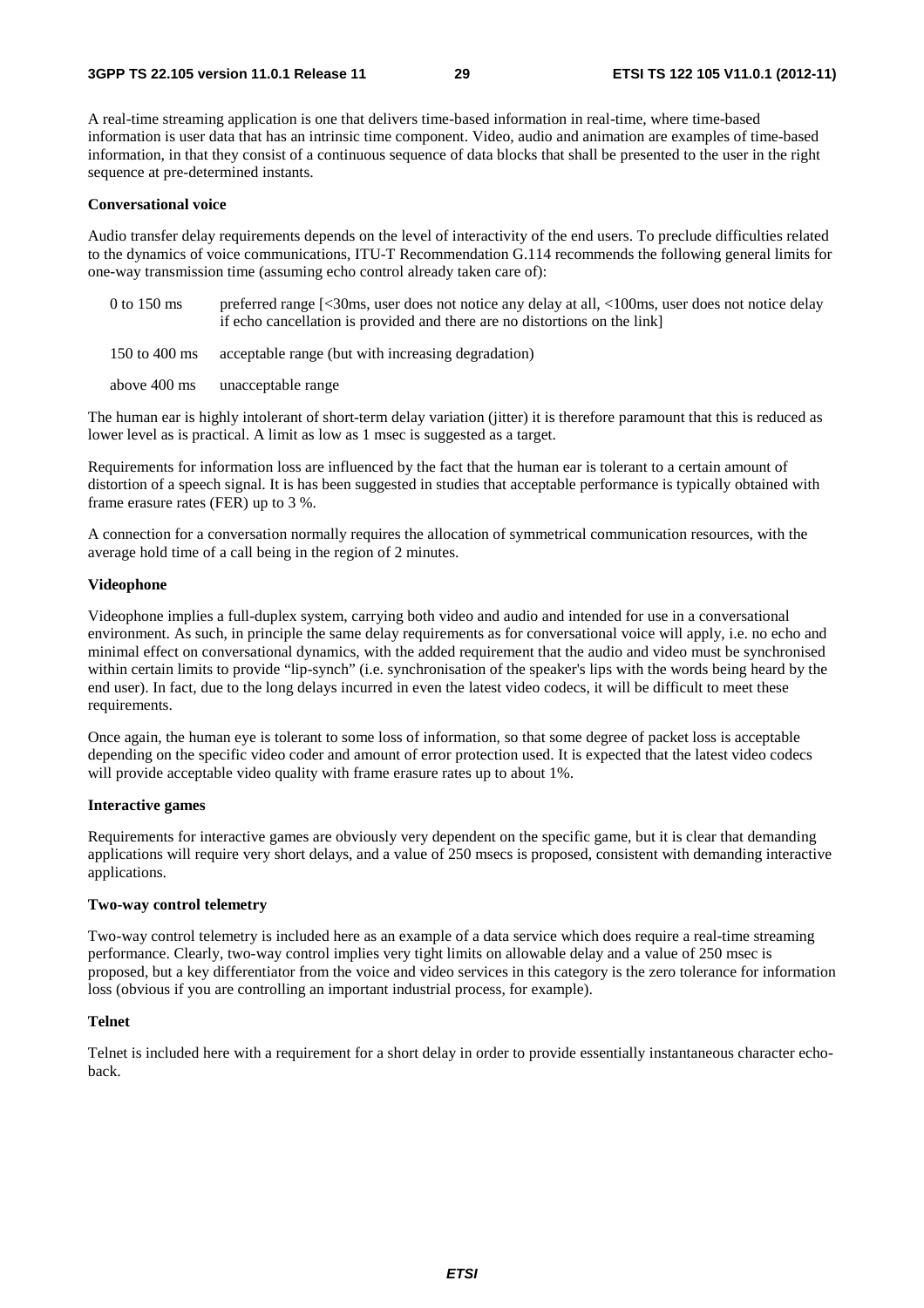# B.2.2 Performance requirements for Interactive Services

When the end-user, that is either a machine or a human, is on line requesting data from remote equipment (e.g. a server), this scheme applies. Examples of human interaction with the remote equipment are: web browsing, data base retrieval, server access. Examples of machines interaction with remote equipment are: polling for measurement records and automatic data base enquiries (tele-machines).

Interactive traffic is the other classical data communication scheme that on an overall level is characterised by the request response pattern of the end-user. At the message destination there is an entity expecting the message (response) within a certain time. Round trip delay time is therefore one of the key attributes. Another characteristic is that the content of the packets must be transparently transferred (with low bit error rate).

Interactive traffic - fundamental characteristics for QoS:

- request response pattern
- preserve payload content

The resulting overall requirement for this communication scheme is to support interactive non-real time services with low round-trip delay.

### **Voice messaging and dictation**

Requirements for information loss are essentially the same as for conversational voice, but a key difference here is that there is more tolerance for delay since there is no direct conversation involved. The main issue, therefore becomes one of how much delay can be tolerated between the user issuing a command to replay a voice message and the actual start of the audio. There is no precise data on this, but a delay of the order of a few seconds appears reasonable for this application.

### **Data**

Although there may be some exceptions, as a general rule it is assumed that from a user point of view, a prime requirement for any data transfer application is to guarantee essentially zero loss of information. At the same time, delay variation is not applicable. The different applications therefore tend to distinguish themselves on the basis of the delay which can be tolerated by the end-user from the time the source content is requested until it is presented to the user.

## **Web-browsing**

In this category we will refer to retrieving and viewing the HTML component of a Web page, other components eg images, audio/video clips are dealt with under their separate categories. From the user point of view, the main performance factor is how fast a page appears after it has been requested. A value of 2-4 seconds per page is proposed, however improvement on these figures to a target figure of 0.5 seconds wound be desirable.

#### **High-priority transaction services (E-commerce)**

The main performance requirement here is to provide a sense of immediacy to the user that the transaction is proceeding smoothly. A value of 2-4 seconds is suggested to be acceptable to most users.

## **E-mail (server access)**

E-mail is generally thought to be a store and forward service which in principle can tolerate delays of several minutes or even hours. However, it is important to differentiate between communications between the user and the local email server and server to server transfer. When the user communicates with the local mail server, there is an expectation that the mail will be transferred quite rapidly, although not necessarily instantaneously. Consistent with the research findings on delay tolerance for Web-browsing, a requirement of 2-4 seconds is proposed.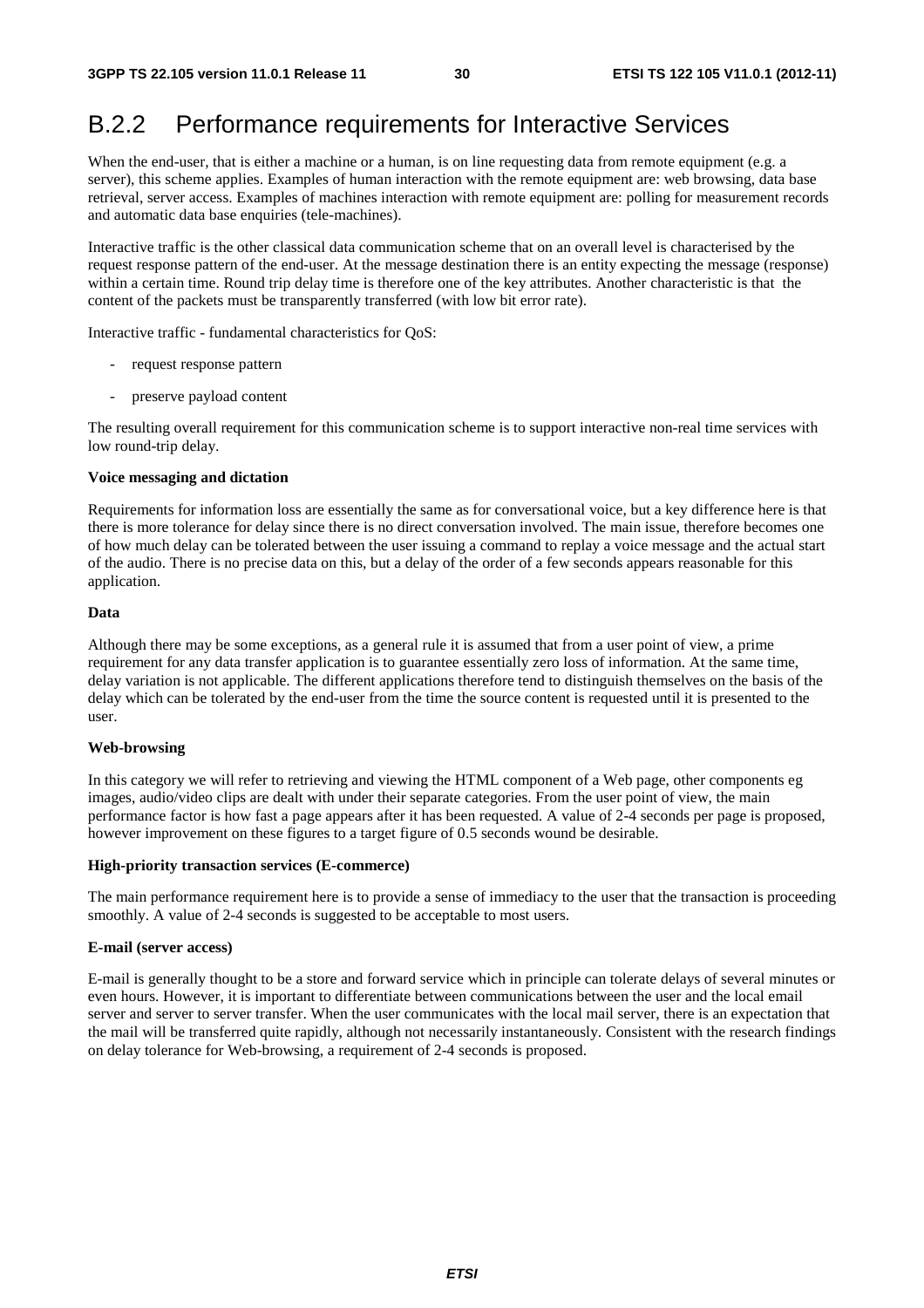# B.2.3 Performance requirements for streaming services

When the user is looking at (listening to) video (audio) the scheme streams applies. The real time data flow is always aiming at a live (human) destination. It is a one way transport.

This scheme is one of the newcomers in data communication, raising a number of new requirements in both telecommunication and data communication systems. First of all it is a mainly unidirectional stream with high continuous utilisation (i.e. having few idle/silent periods.) It is also characterised by that the time relations (variation) between information entities (i.e. samples, packets) within a flow must be preserved, although it does not have any requirements on low transfer delay.

The delay variation of the end-to-end flow must be limited, to preserve the time relation (variation) between information entities of the stream. But as the stream normally is time aligned at the receiving end (in the user equipment), the highest acceptable delay variation over the transmission media is given by the capability of the time alignment function of the application. Acceptable delay variation is thus much greater than the delay variation given by the limits of human perception.

Real time streams - fundamental characteristics for QoS:

- unidirectional continuous stream
- preserve time relation (variation) between information entities of the stream

The resulting overall requirement for this communication scheme is to support streaming real time services having unidirectional data flows with continuous utilisation. (There are less stringent requirements on delay and packet loss ratio, i.e. the ratio of lost or corrupted packets out of all packets sent.)

## **Audio streaming**

Audio streaming is expected to provide better quality than conventional telephony, and requirements for information loss in terms of packet loss will be correspondingly tighter. However, as with voice messaging, there is no conversational element involved and delay requirements can be relaxed, even more so than for voice-messaging.

#### **One-way video**

The main distinguishing feature of one-way video is that there is no conversational element involved, meaning that the delay requirement will not be so stringent, and can follow that of streaming audio.

## **Bulk data**

This category includes file transfers, and is clearly influenced by the size of the file. As long as there is an indication that the file transfer is proceeding, it is reasonable to assume some what longer tolerance to delay than for a single Webpage.

## **Still image**

This category includes a variety of encoding formats, some of which may be tolerant to information loss since they will be viewed by a human eye. However, given that even single bit errors can cause large disturbances in other still image formats, it is argued that this category should in general have zero information loss. However, delay requirements for still image transfer are not stringent, given that the image tends to be built up as it is being received, which provides an indication that data transfer is proceeding.

## **Telemetry (monitoring)**

Monitoring covers a wide range of applications, but in this category it is taken to apply to relatively low priority activities, e.g. status updating, rather than control.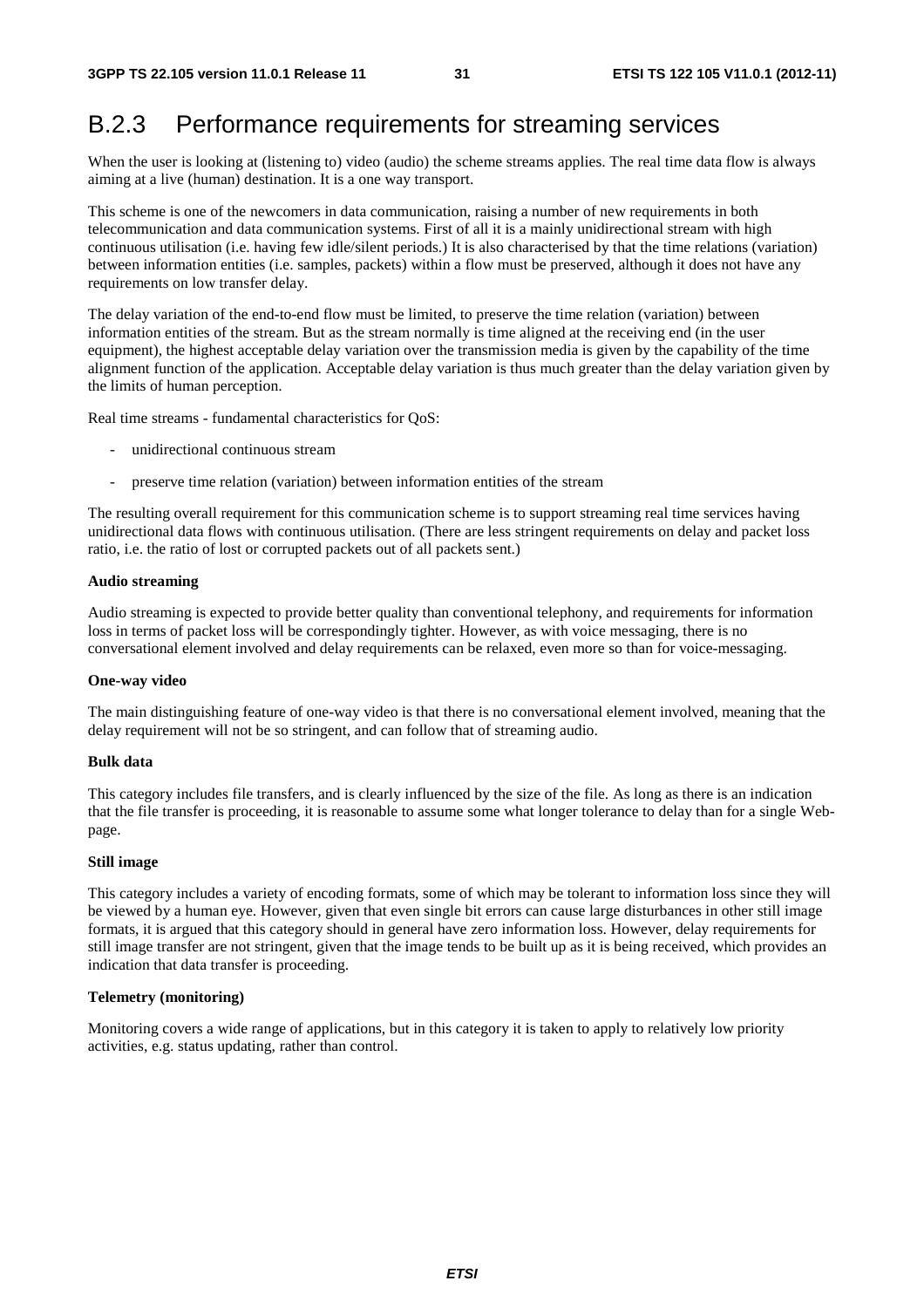# B.2.4 Performance requirements for Background applications

When the end-user, that typically is a computer, sends and receives data-files in the background, this scheme applies. Examples are background delivery of E-mails, SMS, download of databases and reception of measurement records.

Background traffic is one of the classical data communication schemes that on an overall level is characterised by that the destination is not expecting the data within a certain time. The scheme is thus more or less delivery time insensitive. Another characteristic is that the content of the packets must be transparently transferred (with low bit error rate).

Background traffic - fundamental characteristics for QoS:

- the destination is not expecting the data within a certain time
- preserve payload content

The resulting overall requirement for this communication scheme is to support non-real time services without any special requirement on delay.

A background application is one that does not carry delay information. In principle, the only requirement for applications in this category is that information should be delivered to the user essentially error free. However, there is still a delay constraint, since data is effectively useless if it is received too late for any practical purpose.

### **Fax**

Fax is included in this category since it is not normally intended to be an accompaniment to real-time communication. Nevertheless, there is an expectation in most business scenarios that a fax will be received within about 30 seconds. The information loss requirement is based on established wireline requirements for a Group 3 fax. As for the symmetry this should provide the required through put in the sending direction and the control signalling in backwards direction, hence an asymmetric connection is required.

### **Low priority transaction services**

An example in this category is Short Message Service (SMS). 30 seconds is proposed as an acceptable delivery delay value.

## **Email (server to server)**

This category is included for completeness, since as mentioned earlier, the prime interest in email is in the access time. There is a wide spread in user expectation, with a median value of several hours.

# B.3 Adaptability and bearer service negotiation

Applications using the *interactive* or *real time conversational* communication schemes can also be described according to their possibilities for adapting to different environmental conditions as follows:

- Rigid applications; these applications can not adapt at all (e.g. GSM full rate speech.)
- Adaptive applications; these applications can adapt to the environment; they therefore require the network to support service negotiation. (e.g. multi-rate speech codecs)
- Elastic applications; these applications adapt totally to the environment and do therefore not require service negotiation (e.g. web browsing).

The resulting overall requirement is to support service negotiation.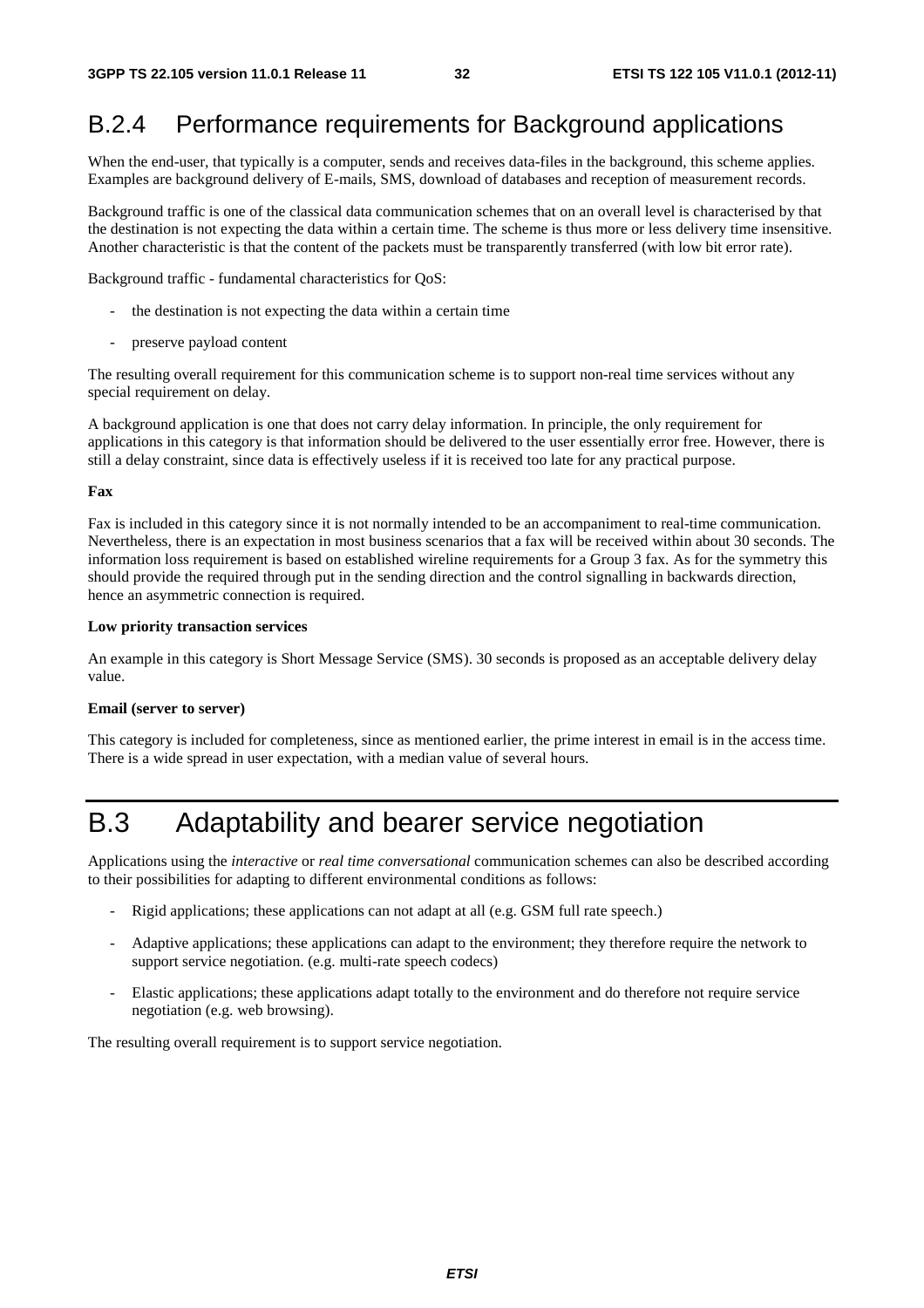# Annex C (informative) : Change history

 $\mathsf{r}$ 

| <b>Change history</b>  |                     |                |             |           |     |             |                |                                                                                                                                                                                                                    |                    |            |    |
|------------------------|---------------------|----------------|-------------|-----------|-----|-------------|----------------|--------------------------------------------------------------------------------------------------------------------------------------------------------------------------------------------------------------------|--------------------|------------|----|
| SMG#<br><b>TSG SA#</b> | <b>SA Doc.</b>      | <b>SA1 Doc</b> | <b>Spec</b> | <b>CR</b> | Rev | Rel         | Cat            | Subject/Comment                                                                                                                                                                                                    | Old                | <b>New</b> | WI |
| <b>SMG#25</b>          |                     |                | 22.105      |           |     |             |                | Approved at SMG#25 Sophia<br>Antipolis 17-20 March 1998                                                                                                                                                            |                    | 3.0.0      |    |
| <b>SMG#26</b>          | 98-0325             | 98-364         | 22.05       | A001      |     | <b>UMTS</b> | F              | Clarification of the sections<br>where the bearer services are<br>characterised.                                                                                                                                   | 3.0.0              | 3.1.0      |    |
| Pre-<br><b>SMG#28</b>  | P-99-041            | 98-864         | 22.05       | A002      |     | <b>UMTS</b> | C              | Review of specification after<br>completion of phase 1<br>specification TS22.00 in order to<br>align specifications                                                                                                | 3.1.0              | 3.2.0      |    |
| Pre-<br><b>SMG#28</b>  | P-99-041            | 98-870         | 22.05       | A003      |     | <b>UMTS</b> | C              | References to relevant GSM<br>specs has been added                                                                                                                                                                 | 3.1.0              | 3.2.0      |    |
| Pre-<br><b>SMG#28</b>  | P-99-041            | 98-895         | 22.05       | A004      |     | <b>UMTS</b> | B              | Information transfer & Qual<br><b>Attributes</b>                                                                                                                                                                   | 3.1.0              | 3.2.0      |    |
| Pre-<br><b>SMG#28</b>  | P-99-041            | 98-xxx         | 22.05       | A005      |     | <b>UMTS</b> | C              | Service features are only used<br>to create services (as building<br>blocks) and not to modify and<br>delete services.                                                                                             | 3.1.0              | 3.2.0      |    |
| <b>SMG#28</b>          |                     |                | 22.105      |           |     | <b>R99</b>  |                | <b>Approved Versions</b>                                                                                                                                                                                           | $\overline{3.1.0}$ | 3.2.0      |    |
| SA#2                   |                     |                | 22.105      | 006       |     | R99         |                | Cell Broadcast Service in<br>UMTS.                                                                                                                                                                                 | 3.2.0              | 3.3.0      |    |
|                        |                     |                | 22.105      |           |     | <b>R99</b>  |                | reformatted for TSG SA                                                                                                                                                                                             | 3.2.0              | 3.3.0      |    |
| SA#3                   | SP-99105            | S1-99211       | 22.105      | 007       |     | <b>R99</b>  | B              | Added requirement for high<br>quality speech in UMTS Phase 1<br>but not in Release 1999.                                                                                                                           | 3.3.0              | 3.4.0      |    |
| SA#3                   | SP-99105            | S1-99209       | 22.105      | 008       |     | R99         | C              | <b>UMTS</b> shall support GSM<br>General Bearer Services (GBS)<br>and interworking scenarios as<br>specified in 02.02.                                                                                             | 3.3.0              | 3.4.0      |    |
| Post-<br>SA#3          |                     |                | 22.105      |           |     |             |                | Updated logo,<br>foreword, etc                                                                                                                                                                                     | 3.4.0              | 3.4.1      |    |
| <b>SA#4</b>            | SP-99324            | S1-99392       | 22.105      | 013       | 3   | R99         | F              | End to end QoS is required for<br>UMTS Release'99 to enable<br>satisfactory operation of end<br>user applications,                                                                                                 | 3.4.0              | 3.5.0      |    |
| <b>SA#4</b>            | SP-99324            | S1-99393       | 22.105      | 014       | 1   | R99         | F              | The informative annex on<br>communication schemes is<br>enhanced to provide more<br>detailed background information<br>on the QoS requirements of<br>typical end user applications that<br>can be expected in UMTS | 3.4.0              | 3.5.0      |    |
| SA#05                  | SP-99442            | S1-99746       | 22.105      | 015       |     | <b>R99</b>  | B              | Service Capabilities and Service 3.5.0<br>Capabilities Features.                                                                                                                                                   |                    | 3.6.0      |    |
| SA#05                  | SP-99479            | S1-99481       | 22.105      | 016       |     | R99         | D              | Editorial changes for alignment                                                                                                                                                                                    | 3.5.0              | 3.6.0      |    |
| SA#06                  | SP-99453            | S1-99547       | 22.105      | 017       |     | <b>R99</b>  | F              | Dynamically variable rate QoS<br>requirements                                                                                                                                                                      | 3.5.0              | 3.6.0      |    |
| SA#05                  | SP-99479            | S1-99548       | 22.105      | 018       |     | R99         | D              | Editorial changes for alignment                                                                                                                                                                                    | 3.5.0              | 3.6.0      |    |
| SA#05                  | SP-99453            | S1-99763       | 22.105      | 019       |     | <b>R99</b>  | D              | Removal of material not in<br>release 99 (was #016)                                                                                                                                                                | 3.5.0              | 3.6.0      |    |
| SA#05                  | SP-99479            | S1-99761       | 22.105      | 020       |     | <b>R99</b>  | D              | Editorial changes for alignment<br>(was $\#017$ )                                                                                                                                                                  | 3.5.0              | 3.6.0      |    |
| SA#06                  | SP-99519            | S1-991027      | 22.105      | 021       |     | <b>R99</b>  | D              | Mainly editorial update for<br>GSM/3GPP use.                                                                                                                                                                       | 3.6.0              | 3.7.0      |    |
| SP-06                  | SP-000065 S1-000045 |                | 22.105      | 022       |     | R99         | F              | Correction related to FAX<br>support                                                                                                                                                                               | $\overline{3.7.0}$ | 3.8.0      |    |
| SP-07                  | SP-000065 S1-000047 |                | 22.105      | 023       |     | <b>R99</b>  | C              | Clarification of SoLSA support                                                                                                                                                                                     | 3.7.0              | 3.8.0      |    |
| SP-07                  | SP-000352 S1-000364 |                | 22.105      | 024       | 1   | <b>R99</b>  | F              | Clarification of requirement in<br>TS 22.105 for Delay                                                                                                                                                             | 3.8.0              | 3.9.0      |    |
| SP-08                  | SP-000203 S1-000442 |                | 22.105      | 025       |     | R99         | F              | Access dependent services                                                                                                                                                                                          | 3.8.0              | 3.9.0      |    |
| SP-08                  | SP-000203 S1-000442 |                | 22.105      | 025       |     | R99         | $\overline{F}$ | Access dependent services                                                                                                                                                                                          | 3.8.0              | 3.9.0      |    |
| $SP-09$                | SP-000381 S1-000639 |                | 22.105      | 026       |     | R4          | D              | Change of MExE name                                                                                                                                                                                                | 3.9.0              | 4.0.0      |    |
| SP-09                  | SP-000389 S1-000641 |                | 22.105      | 027       |     | R4          | B              | Bearer Modification without pre-<br>notification                                                                                                                                                                   | 3.9.0              | 4.0.0      |    |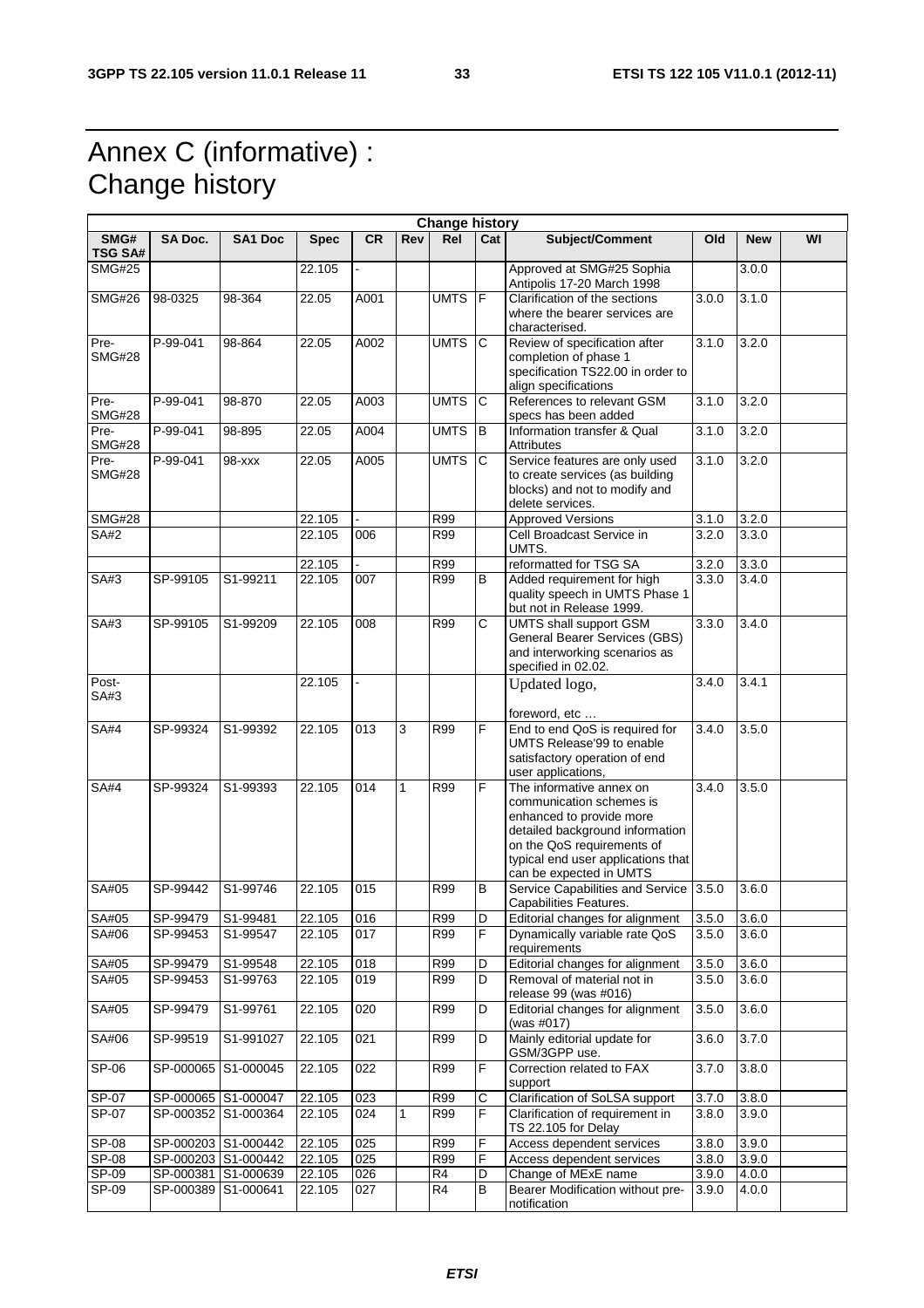| $SP-10$      |                     | SP-000547 S1-000850 | 22.105 | 029  |                | Rel-4 | B                  | Correction to list of access<br>dependent features.                                                                                                                              | 4.0.0 | 4.1.0         | <b>FAX</b>                 |
|--------------|---------------------|---------------------|--------|------|----------------|-------|--------------------|----------------------------------------------------------------------------------------------------------------------------------------------------------------------------------|-------|---------------|----------------------------|
| <b>SP-10</b> | SP-000683           |                     | 22.105 | 030  |                | Rel-4 | A                  | Alignment of delay definition                                                                                                                                                    | 4.0.0 | 4.1.0         |                            |
| $SP-12$      |                     | SP-010264 S1-010560 | 22.105 | 031  |                | Rel-4 | F                  | Removal of features due to<br>deletion of the workitem on<br>"Bearer modification without pre-<br>notification".                                                                 | 4.1.0 | 4.2.0         | <b>BMWPN</b>               |
| $SP-13$      | SP-010442 S1-010897 |                     | 22.105 | 032  | $\mathbf{1}$   | Rel-5 | B                  | Introduction of High Speed<br>Downlink Packet Access                                                                                                                             | 4.2.0 | 5.0.0         | <b>HSDPA</b>               |
| $SP-15$      |                     | SP-020063 S1-020635 | 22.105 | 033  |                | Rel-5 | F                  | End-user performance<br>expectations-Streaming<br>Services                                                                                                                       | 5.0.0 | 5.1.0         | PSS-E                      |
| $SP-15$      | SP-020045 S1-020357 |                     | 22.105 | 035  |                | Rel-5 | A                  | Editorial CR to correct terms and 5.0.0<br>references                                                                                                                            |       | 5.1.0         | Correct                    |
| SP-16        | SP-020248 S1-020887 |                     | 22.105 | 036  |                | Rel-5 | F                  | CR to 22.105 GERAN Iu mode<br>related updates                                                                                                                                    | 5.1.0 | 5.2.0         | TEI <sub>5</sub>           |
| $SP-17$      |                     | SP-020558 S1-021782 | 22.105 | 039  |                | Rel-6 | B                  | CR to 22.105 on subscriber<br>certificates                                                                                                                                       | 5.2.0 | 6.0.0         | Subscriber<br>certificates |
| $SP-19$      |                     | SP-030018 S1-030274 | 22.105 | 041  |                | Rel-6 | A                  | Correlation between service<br>class and traffic class                                                                                                                           | 6.0.0 | 6.1.0         | TEI <sub>5</sub>           |
| SP-20        |                     | SP-030254 S1-030566 | 22.105 | 042  |                | Rel-6 | B                  | <b>Service Based Local Policy</b><br>Requirements                                                                                                                                | 6.1.0 | 6.2.0         | E2EQoS                     |
| $SP-27$      |                     | SP-050059 S1-050216 | 22.105 | 043  |                | Rel-6 | F                  | Removal of Reference to TS<br>22.121                                                                                                                                             | 6.2.0 | 6.3.0         | TEI6                       |
| <b>SP-29</b> | SP-050635           |                     | 22.105 | 0044 | 2              | Rel-6 | F                  | Clarification on service based<br>QoS requirement                                                                                                                                | 6.3.0 | 6.4.0         | QoS1                       |
| $SP-32$      |                     | SP-060325 S1-060605 | 22.105 | 0046 |                | Rel-7 | $\overline{F}$     | QoS requirements for gaming                                                                                                                                                      | 6.4.0 | 7.0.0         | RInImp-<br>Gaming          |
| SP-32        | SP-060438           |                     | 22.105 | 0045 | $\mathbf{1}$   | Rel-8 | B                  | Add requirement for -<br>authentication of source of SMS<br>and provision of sender's name<br>to 22.105 (replaces SP-060322<br>containing 22105CR0045_(Rel-<br>8) S1-060539.doc) | 7.0.0 | 8.0.0         | TEI8                       |
| $SP-33$      | SP-060648 S1-060857 |                     | 22.105 | 0047 |                | Rel-8 | $\overline{\rm c}$ | Emergency call - addition of<br>data component                                                                                                                                   | 8.0.0 | 8.1.0         | Ecall                      |
| $SP-34$      | SP-060767 S1-061421 |                     | 22.105 | 0049 |                | Rel-8 | A                  | Support of SMS over generic<br>3GPP IP access                                                                                                                                    | 8.1.0 | 8.2.0         | <b>SMSIP</b>               |
| SP-35        |                     | SP-070124 S1-070293 | 22.105 | 0050 | 2              | Rel-8 | B                  | CR0050 on 22.105 for SMS - IM 8.2.0<br>service level interworking                                                                                                                |       | 8.3.0         | <b>MESSIW</b>              |
| SP-36        | SP-070358 S1-070791 |                     | 22.105 | 0051 | $\overline{2}$ | Rel-8 | C                  | SMS service Level interworking                                                                                                                                                   | 8.3.0 | 8.4.0         | <b>MESSIW</b>              |
| $SP-42$      | SP-080783           | S1-083466           | 22.105 | 0052 | $\mathbf{1}$   | Rel-9 | B                  | Aggregate Maximum Bit Rate<br>(AMBR) for EPS, UMTS and 2G<br>networks                                                                                                            | 8.4.0 | 9.0.0         | TEI9                       |
| <b>SP-42</b> |                     | SP-080783 S1-084316 | 22.105 | 0053 | $\mathbf{1}$   | Rel-9 | B                  | Requimements for IP<br>Addressing Support and Dual<br>stack PDP context                                                                                                          | 8.4.0 | 9.0.0         | TEI9                       |
| SP-49        |                     | SP-100575 S1-102050 | 22.105 | 0054 |                | Rel-9 | D                  | Removal of references to 3GPP<br>OSA                                                                                                                                             | 9.0.0 | 9.1.0         | TEI9                       |
| 2011-03      |                     |                     |        |      |                |       |                    | Update to Rel-10 version (MCC)                                                                                                                                                   | 9.1.0 | 10.0.0        |                            |
| 2012-09      |                     |                     |        |      |                |       |                    | Updated to Rel-11 by MCC                                                                                                                                                         |       | 10.0.0 11.0.0 |                            |
| 2012-11      |                     |                     |        |      |                |       |                    | Figures 5 & 6 made legible                                                                                                                                                       |       | 11.0.0 11.0.1 |                            |